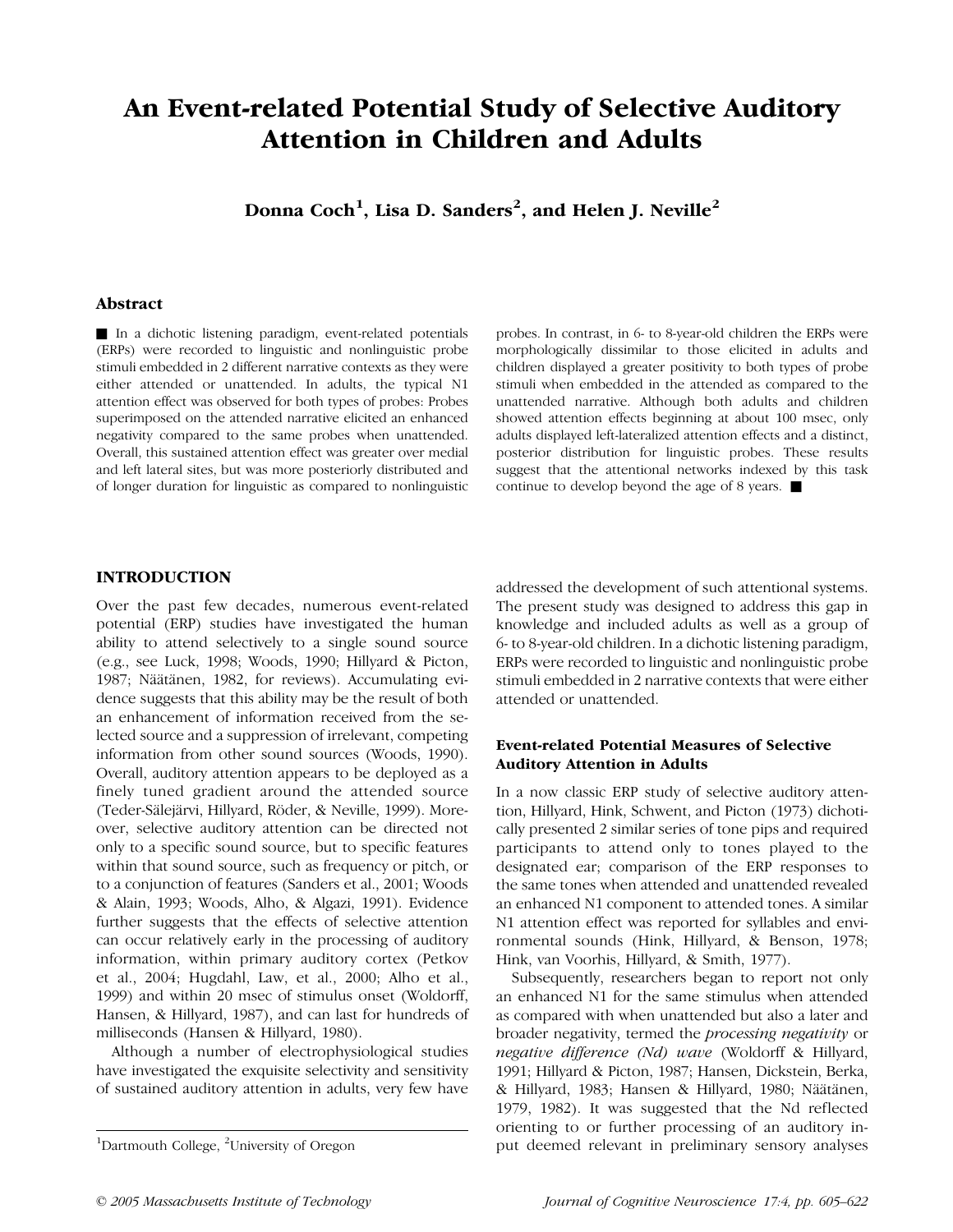(Näätänen, 1979). Currently, the Nd is thought to consist of both early (Nd<sub>e</sub>) and late (Nd<sub>l</sub>) components; the early fronto-central component may reflect rapid initial featural analysis of stimuli whereas the late anterior component reflects further processing of the stimuli and maintenance of the attentional trace (e.g., see Woods, 1990; Näätänen, 1982). The Nd<sub>e</sub> is superimposed on the N1, and there is some evidence that the N1 itself is actually not modulated by attention, as first reported; rather, the effects of the slow wave  $Nd_e$  are simply observed in the typical N1 time window (Woods, 1990; Näätänen, 1982). Other evidence suggests that the N1/M100 (the MEG counterpart to the N100) itself is modulated by attention (e.g., Woldorff et al., 1993).

A small number of studies have attempted to employ a somewhat more ecologically valid design and have investigated selective spatial attention effects in the context of a spoken narrative; in most cases, the typical ERP attention effects have been observed (Trejo, Ryan-Jones, & Kramer, 1995; Teder, Kujala, & Näätänen, 1993; Woods, Hillyard, & Hansen, 1984; Hink & Hillyard, 1976). For example, irrelevant vowel probes within an attended speech passage elicit more negative ERPs than the same probes in the unattended passage in dichotic presentations (Hink & Hillyard, 1976). In a more complex design, Woods et al. (1984) presented various speech and tone probe stimuli embedded in dichotically presented prose passages. Speech probes spatially and temporally coincident with the attended passage as compared with the same probes in the unattended passage elicited an enhanced negativity (presumably the Nd) beginning at about 50 msec and lasting to 1000 msec. In contrast, one type of tone probe elicited an enhanced positivity from 200 to 300 msec, most likely an attentional modulation of a different component. The authors suggested that this pattern of results indicated that stimulus selection during linguistic attention might be specifically tuned to speech sounds (Woods et al., 1984).

The possibility of specialized attentional tuning for speech stimuli in the context of spoken word processing raises a related question concerning specialized neural processing for speech in general. In Woods et al.'s (1984) study, the Nd elicited by the CVC speech probe was most prominent over the left hemisphere, whereas effects for other probes evidenced no hemispheric asymmetries. Other ERP selective attention studies have also reported a left-lateralized  $Nd<sub>l</sub>$  for speech-like (phonemic change) stimuli as compared with nonspeech (intensity change) stimuli (Szymanski, Yund, & Woods, 1999). In contrast, some studies have reported no asymmetries for either speech or tone stimuli, with each eliciting an Nd similar in morphology and distribution (although longer in latency for more complex speech stimuli; Hansen et al., 1983). Developmental ERP studies have suggested that a left hemisphere specialization for speech either precedes the ability to speak (Molfese, Freeman, & Palermo, 1975) or begins to develop quite early with spoken language experience (Neville & Bavelier, 2000; Mills, Coffey-Corina, & Neville, 1993). Studies using fMRI in 3-month-olds (Dehaene-Lambertz, Dehaene, & Hertz-Pannier, 2002) and optical imaging in newborns (Peña et al., 2003) have reported an early left hemisphere specialization for speech stimuli. Few studies have addressed lateralization in school-age children.

# Development of Selective Auditory Attention: Behavioral Evidence

Behavioral studies have indicated that auditory selective attention skills develop throughout childhood at least until adolescence. Both the abilities to selectively attend to relevant stimuli and to successfully ignore irrelevant stimuli improve progressively with increasing age across childhood (Lane & Pearson, 1982; Hiscock & Kinsbourne, 1980; Geffen & Wale, 1979; Sexton & Geffen, 1979; Geffen & Sexton, 1978; Zukier & Hagen, 1978; Doyle, 1973; Maccoby & Konrad, 1966). The ability to shift attention quickly and effectively also develops across childhood at least until adolescence (Pearson & Lane, 1991; Andersson & Hugdahl, 1987; Hiscock & Kinsbourne, 1980; Geffen & Wale, 1979). Further, there is some evidence that background noise creates greater masking effects for younger children as compared with adolescents or adults (Elliott, 1979). In a recent study with children age 6–9 years, alertness and conflict scores evidenced change over time whereas orienting scores did not (Rueda et al., 2004), illustrating that different aspects of attention have different developmental time courses.

Interestingly, there has been some attempt to link sustained selective auditory attention abilities to reading abilities (e.g., Taub, Fine, & Cherry, 1994). In particular, the ability to make attentional shifts under dichotic listening conditions appears to be related to reading ability (Asbjørnsen & Bryden, 1998; Hugdahl & Andersson, 1987). Alternately, some authors have suggested that poorer readers have an attentional capacity limitation but not an inability to focus attention (Dickstein & Tallal, 1987).

# Development of Selective Auditory Attention: Event-related Potential Evidence

Although behavioral studies offer evidence for the development of selective auditory attention in school-age children, there is very little comparable electrophysiological evidence from children in this age range (e.g., see Ridderinkhof & van der Stelt, 2000). To the best of our knowledge, there is only one published study of a typical ERP dichotic listening attention paradigm using tones and syllables with young participants (groups with mean age 8.10 years, 14.38 years, and adults; Berman & Fried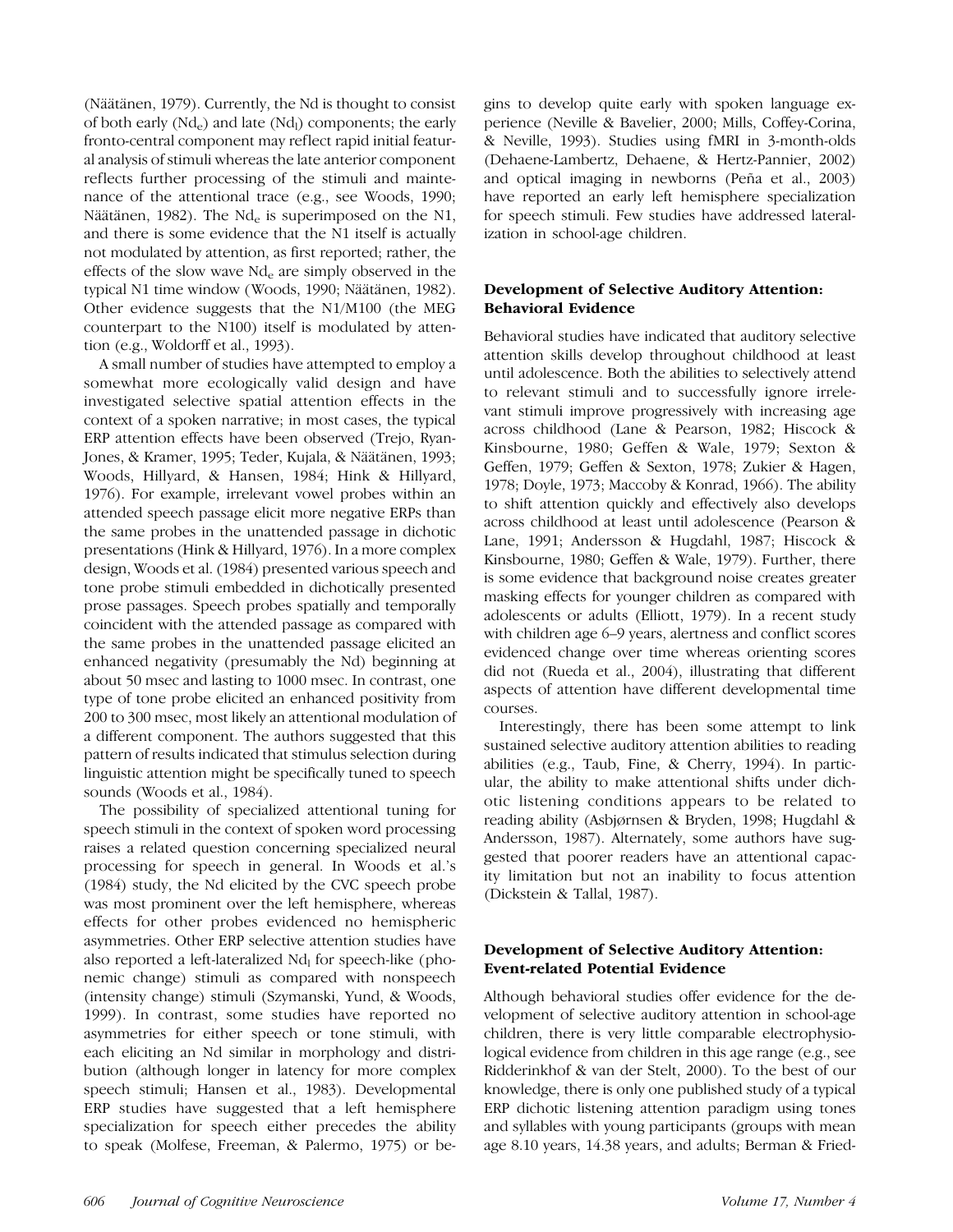man, 1995). Stimuli were presented binaurally over headphones and the expected Nd was observed in all participants, with Nd<sub>e</sub> amplitude increasing with age, more so for syllables than for tones, and  $Nd<sub>e</sub>$  distribution more posterior in adults than in children. For all age groups, the Nd attention effect for syllables was smaller and later than that for tones. The primary effect of age appeared to be smaller negative ERPs elicited by stimuli in the unattended channel, which the authors suggested might reflect a narrowing of attentional focus or greater facility in suppressing unattended inputs with age (Berman & Friedman, 1995).

In a series of cross-sectional studies with male children investigating ERP correlates of attention deficit/ hyperactivity disorder, Satterfield and colleagues reported that attention elicited the typical enhanced negativity in normal control boys aged 6–8 years in a cross-modal auditory/visual selective attention paradigm (e.g., Satterfield, Schell, & Nicholas, 1994; Satterfield, Schell, Nicholas, & Backs, 1988). However, in a longitudinal study, they reported that the central  $Nd_e$  was absent in 6-year-olds, but peaked at about 250 msec when the same children were tested 2 years later at age 8 years; the frontal  $Nd<sub>l</sub>$  shortened in latency from age 6 to age 8 years (Satterfield, Schell, Nicholas, Satterfield, & Freese, 1990). In a more typical selective auditory attention paradigm, the expected N1 attention effect was observed in adolescents aged 12–14 years (Loiselle, Stamm, Maitinsky, & Whipple, 1980). Other studies have reported similar attention effects in adolescent boys (Lovrich & Stamm, 1983; Zambelli, Stamm, Maitinsky, & Loiselle, 1977).

# The Present Study

There is clearly a lack of ERP investigations of the development of selective auditory attention effects across the early school-age years. Behavioral evidence unequivocally indicates that selective attention abilities are developing across childhood and into adolescence. In the present study, we employed ERPs and a complex dichotic listening task modeled after that used by Woods et al. (1984) to study the development of the neural systems important for sustained auditory attention. Children and adults were asked to listen to 1 of 2 concurrently presented narratives as it periodically switched between a speaker at their right and a speaker at their left (as the other narrative played from the opposite speaker). ERPs were recorded to linguistic (a token of the syllable  $/ba$  and nonlinguistic (a buzz) probe stimuli embedded in the attended and unattended narratives. Comparisons of the ERPs elicited by the same probe stimuli when played from the attended and unattended source indexed ERP attention effects. Comparisons of responses to linguistic and nonlinguistic probes were employed to index the degree of separability of the neural systems processing the different types of stimuli including any left hemisphere specialization for speech stimuli in the context of the ongoing narrative. Comparisons between children and adults revealed the developmental time course of ERP indices of selective auditory spatial attention. Given the evidence reviewed above, we hypothesized typical N1/Nd effects, perhaps differently distributed, in children and adults; distinct responses for linguistic and nonlinguistic probes with evidence for left hemisphere specialization for linguistic processing, particularly in adults; and evidence of development of the ERP waveform between adults and 6- to 8-year-old children.

## RESULTS

## Behavioral Testing Results

All scores on the standardized behavioral tests administered to children were within normal limits. PPVT (Dunn & Dunn, 1997) standard scores ranged from 103 to 139, with an average of  $118.8 \pm 9.8$ ; corresponding percentile rank scores ranged from 58 to 99.5. Standard scores on the Word Identification subtest of the WRMT (Woodcock, 1987) ranged from 94 to 145, with an average of 113.4  $\pm$  14.3. Standard scores on the Word Attack subtest of the WRMT ranged from 81 to 145, with an average of  $115.8 \pm 15.3$ .

## Behavioral Event-related Potential Results

Only participants who answered at least 8 out of 10 posttest comprehension questions correctly were included in analyses. Children answered an average of  $9.4 \pm 0.8$  questions correctly, whereas adults answered an average of  $9.8 \pm 0.4$  questions correctly. This difference between groups was significant  $[t(42) = 2.5]$ ,  $p < .05$ ].

## Event-related Potential Results

#### Adults

Component analyses (see Table 1). The probes embedded in both the attended and unattended stories elicited typical early auditory ERP components in adults: a positivity between 50 and 150 msec (P1), a negativity between 100 and 200 msec (N1), and a subsequent positivity between 200 and 400 msec (P2). Across probe type, the P1 was largest at medial and anterior electrode sites [laterality,  $F(1,21) = 126.12$ ,  $p < .001$ ; anterior/posterior,  $F(5,105) = 36.27, p < .001$ ; Laterality  $\times$  Anterior/Posterior,  $F(5,105) = 34.32$ ,  $p < .001$ . The P1 peaked slightly earlier for linguistic probes (mean latency  $= 98$  msec) than for nonlinguistic probes (mean latency = 103 msec),  $F(1,21) = 5.42$ ,  $p < .05$ .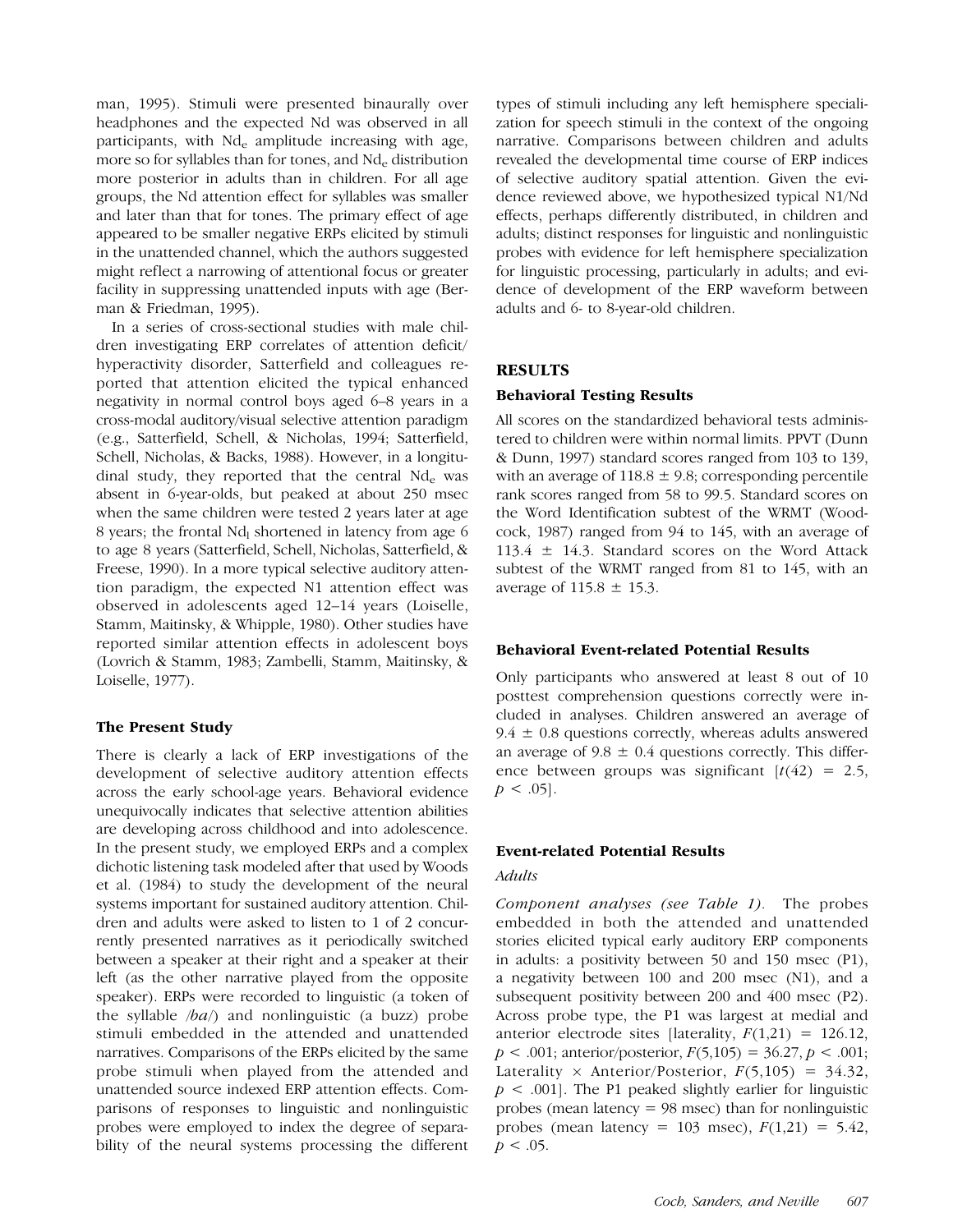**Table 1.** Adults: Component Analyses

|                         | P1         | N1<br>(50-150 msec) (100-200 msec) (200-400 msec) | P2         |
|-------------------------|------------|---------------------------------------------------|------------|
| Amplitude<br>$(\mu V)$  | 1.50(0.12) | $-2.34(0.15)^{a}$                                 | 1.27(0.11) |
| Nonlinguistic<br>probes | 1.61(0.14) | $-2.13$ $(0.15)^{a}$                              | 1.53(0.15) |
| Linguistic<br>probes    | 1.39(0.13) | $-2.55$ $(0.17)^{a}$                              | 1.02(0.11) |
| Latency<br>(msec)       | 101(2.0)   | 186 (3.3)                                         | 291 (4.4)  |
| Nonlinguistic<br>probes | 103(1.9)   | 176(3.1)                                          | 279(5.4)   |
| Linguistic<br>probes    | 98 (2.0)   | 195(3.6)                                          | 304 (5.8)  |

Peak amplitude and latency measured across all sites. Standard error in parentheses.

a Peak-to-peak amplitude (see Methods for details).

Analysis of the peak-to-peak amplitude between P1 and N1 revealed that the N1 component, like the P1, was largest over medial and anterior electrode sites [laterality,  $F(1,21) = 116.77$ ,  $p < .001$ ; Laterality  $\times$  Anterior/ Posterior,  $F(5,105) = 24.77$ ,  $p < .001$ . Unlike the P1, the N1 peaked significantly earlier for nonlinguistic probes (mean latency  $= 176$  msec) than for linguistic probes (mean latency = 195 msec),  $F(1,21) = 25.29, p < .001$ . The N1 was also larger in amplitude for linguistic than nonlinguistic probes (see Figure 1),  $F(1,21) = 19.69$ ,  $p \leq 0.001$ . Overall, the N1 component was larger to probes played within the attended story than to probes played within the unattended story,  $F(1,21) = 5.62$ ,  $p < .05$ .

The second positivity elicited by the probes, P2, was larger over the right hemisphere,  $F(1,21) = 5.90, p < .05$ , and at medial,  $F(1,21) = 21.02$ ,  $p < .001$ , and anterior,  $F(5,105) = 8.50, p < .001$  sites. The P2 elicited by nonlinguistic probes was larger,  $F(1,21) = 11.31$ ,  $p \leq 0.01$ , and earlier (mean latency = 279 msec),  $F(1,21) = 11.68, p < .01$ , than the P2 to linguistic probes (mean latency  $= 304$  msec). Across probe type, the P2 peaked earlier at medial sites for probes played within the attended story than those played within the unattended story [Attention  $\times$  Laterality,  $F(1,21) = 4.71$ ,  $p \lt 0.05$ . Overall, across probe type, the amplitude of P2 was not modulated by attention ( $p = .947$ ).

Attention effects: Nonlinguistic probes. Within the 100to 175-msec epoch, nonlinguistic probes elicited larger negativities when played from the attended speaker than from the unattended speaker (see Figure 1A),  $F(1,21) = 5.69, p < .05$ . Like the N1 component itself, this attention effect was largest over medial and anterior electrode sites [Attention  $\times$  Laterality,  $F(1,21) = 7.82$ ,  $p \leq .05$ ; Attention  $\times$  Laterality  $\times$  Anterior/Posterior,  $F(5,105) = 4.25$ ,  $p < .001$ . Analyses of consecutive 25-msec bins between 0 and 300 msec revealed that this N1 attention effect began within the 100- to 125-msec epoch.

Attention effects: Linguistic probes. Within the 100- to 250-msec epoch, linguistic probes elicited larger negativities when played from the attended speaker than from the unattended speaker (see Figure 1B),  $F(1,21) = 5.00, p < .05$ . This attention effect was largest over medial and posterior electrode sites [Attention  $\times$  Laterality,  $F(1,21) = 10.31, p < .01;$ Attention  $\times$  Anterior/Posterior,  $F(5,105) = 3.57, p < .05$ ; Attention  $\times$  Laterality  $\times$  Anterior/Posterior,  $F(5,105) =$ 3.60,  $p < .05$ ]. In 25-msec bin analyses, this attention effect was also shown to begin within the 100- to 125-msec epoch.

Woods et al. (1984) reported that the N1 attention effect was sensitive to frequency, raising the possibility that the N1 attention effect to linguistic probes observed here may have been influenced by voice-specific acoustic differences between the probe and the stories read by a man and a woman. In a follow-up analysis, we measured the pitch from 30 random 100-msec intervals from each story recording (mean  $\pm$  SE pitch: male,  $150 \pm 10.1$  Hz; female,  $212 \pm 8.2$  Hz) and then subtracted from these measurements the mean pitch of the linguistic probe (158 Hz). An independent samples  $t$  test on the absolute value of the pitch difference for the 2 stories indicated a trend for difference  $[t(58) =$ 1.96,  $p = .06$ , suggesting that voice-specific differences based on the acoustics (in terms of pitch) may have played some role in, but were probably not a major contributing factor to, the observed effects. Teder et al. (1993) also reported no effect of male or female voice on the attention effect.

Comparison of probe types. Overall, across probe types, a classic attention effect began around 100 msec such that probes played from the attended speaker elicited larger negativities than the same probes played from the unattended speaker (see Figure 1 and Table 2),  $F(1,21) = 11.14, p < .01$ . This attention effect was largest over medial sites [Attention  $\times$  Laterality,  $F(1,21) =$ 21.21,  $p \leq 0.001$  and extended to left lateral sites [Attention  $\times$  Laterality  $\times$  Hemisphere,  $F(1,21) = 9.22$ ,  $p \leq .01$ ] for both types of probes (Probe Type  $\times$ Attention  $\times$  Laterality  $\times$  Hemisphere,  $p = .971$ . However, for linguistic probes as compared with nonlinguistic probes, this attention effect had a more posterior distribution [Attention  $\times$  Probe Type  $\times$ Anterior/Posterior,  $F(5,105) = 6.70$ ,  $p < .01$  and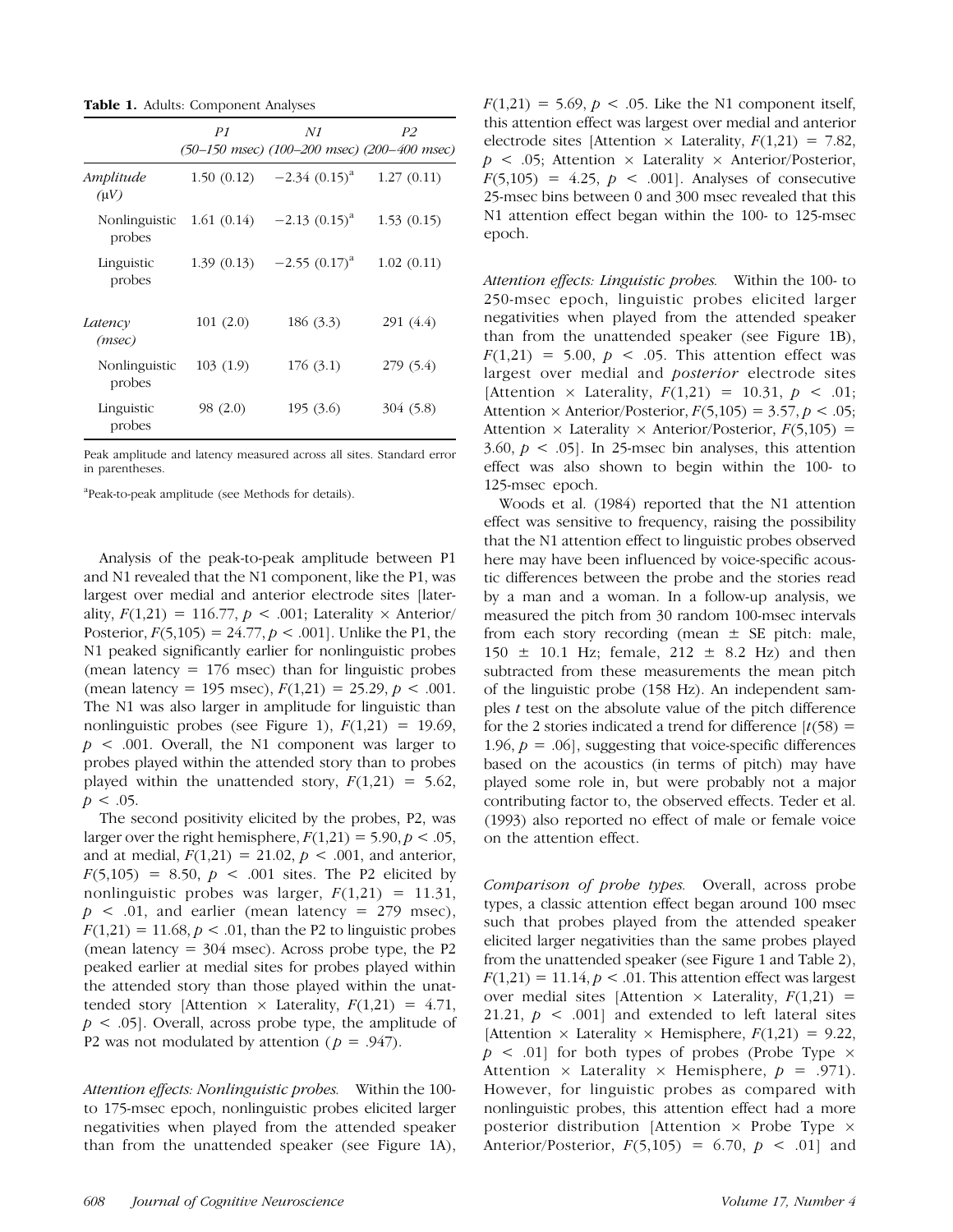

Figure 1. In adults, the typical sequence of P1-N1-P2 components was observed for both types of probe stimuli, with each component largest at medial anterior sites. Each component of interest is identified at site F3. Classic attention effects (probes played from the attended speaker elicited larger negativities than the same probes played from the unattended speaker) were evident for (A) nonlinguistic probes at medial and anterior sites from 100 to 175 msec and (B) linguistic probes at medial and posterior sites from 100 to 250 msec. More anterior sites are toward the top, more posterior sites are toward the bottom; left hemisphere sites are on the left, right hemisphere sites are on the right; medial sites are toward the middle of the figure, lateral sites are toward the edges of the figure; and negative is ''plotted up.''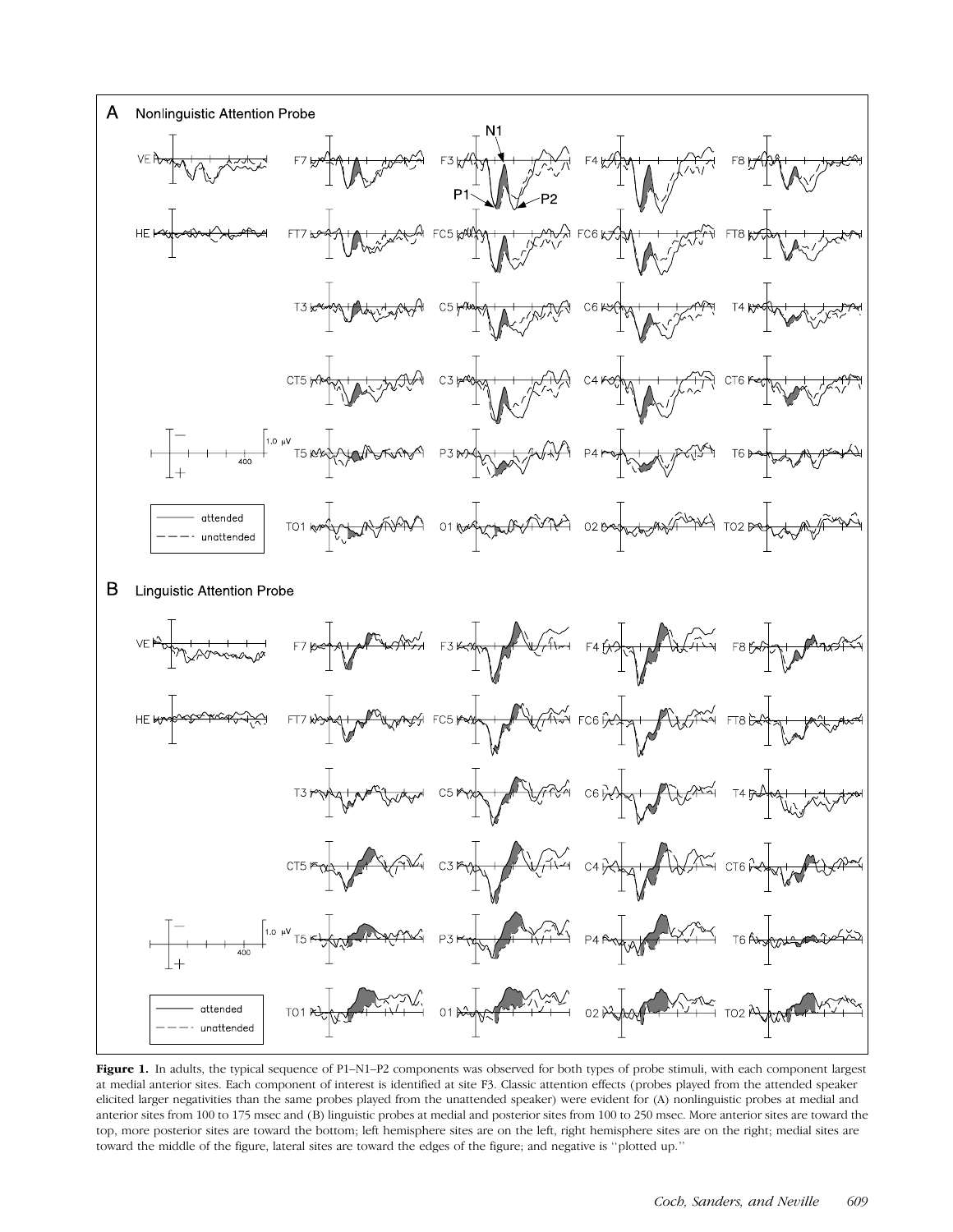|                         | N1         | N1            | P2<br>$(100-175$ msec) $(100-250$ msec) $(175-250$ msec) |
|-------------------------|------------|---------------|----------------------------------------------------------|
| Nonlinguistic<br>probes |            |               |                                                          |
| Attended                | 0.50(0.14) |               | 0.71(0.13)                                               |
| Unattended              | 0.79(0.15) |               | 0.53(0.13)                                               |
| Linguistic<br>probes    |            |               |                                                          |
| Attended                |            | $-0.11(0.17)$ | $-0.43(0.20)$                                            |
| Unattended              |            | 0.22(0.14)    | $-0.05(0.15)$                                            |

Mean amplitude measured across all sites. Standard error in parentheses.

extended into a later time window [mean amplitude within the 175- to 250-msec epoch: Attention  $\times$  Probe type,  $F(1,21) = 12.02$ ,  $p < .01$ ; for linguistic probes,  $F(1,21) = 4.59$ ,  $p < .05$ ; for nonlinguistic probes,  $p = .119$ . Thus, in the later time window in adults, the increased negativity with attention was observed only for linguistic probes.

## Children

Component analyses (see Table 3). The morphology of the ERP waveforms in children was dissimilar to that observed in adults. Instead of the distinct positive– negative–positive sequence seen in adults, ERPs in children consisted of a single broad, sustained positivity that began around 100 msec and continued until at least 300 msec after stimulus onset. In mean amplitude measurements, this positive component was largest over medial and anterior sites (see Figure 2) [laterality,  $F(1,21) = 106.51, p < .001$ ; anterior/posterior  $F(1,21) = 51.03, p < .001$ . Across probe type, measured at the 4 most anterior rows of electrodes, the amplitude of this component was significantly enhanced with attention  $[F(1,21) = 10.06, p < .005]$ .

Attention effects: Nonlinguistic probes. Within the 100- to 250-msec epoch, nonlinguistic probes elicited a greater positivity at anterior electrode sites when played from the attended speaker (see Figure 2A) [Attention  $\times$  Anterior/Posterior,  $F(5,105) = 6.34, p < .001;$ attention at anterior 4 rows,  $F(1,21) = 8.49, p < .01$ . In 25-msec bin analyses, this attention effect was shown to begin within the 100- to 125-msec epoch, as observed in adults.

Attention effects: Linguistic probes. Within the 100- to 250-msec epoch, linguistic probes likewise elicited a greater positivity at anterior electrode sites when played from the attended speaker (see Figure 2B) [Attention  $\times$ Anterior/Posterior,  $F(5,105) = 8.21$ ,  $p < .001$ ; attention at anterior 4 rows,  $F(1,21) = 6.67, p < .05$ . As with the attention effect for nonlinguistic probes, this positive difference began within the 100- to 125-msec epoch in 25-msec bin analyses.

## Comparison of probe types

Overall, across probe type, an attention effect began at about 100 msec, such that probes played from the attended speaker tended to elicit larger positivities than the same probes played from the unattended speaker  $[F(1,21) = 3.68, p = .069]$ . Across probe type, this effect was largest at anterior sites [Attention  $\times$  Anterior/Posterior,  $F(5,105) = 11.53$ ,  $p < .001$ . There were no significant differences in the amplitudes, onset latencies, or distributions of the attention effects for the linguistic and nonlinguistic probe stimuli in children.

#### Comparison of Adults and Children

Difference measurements (attended–unattended) were normalized to allow for comparison of the distribution of attention effects across groups. Analyses of normalized data revealed a significant Group  $\times$  Hemisphere  $\times$ Laterality interaction  $[F(1,42) = 11.68, p < .001]$  consistent with the left lateral extension (or relatively greater left-than-right lateral extension) of attention effects observed in adults but not in children (see Figure 3). Analyses of normalized data also revealed a Group  $\times$  Probe Type  $\times$  Anterior/Posterior interaction

Table 3. Children: Component Analyses and Attention Effect

|                             | Positivity (100–250 msec) |
|-----------------------------|---------------------------|
| Amplitude (µV)              | 1.78(0.16)                |
| Nonlinguistic probes        | 1.98(0.33)                |
| Linguistic probes           | 1.60(0.30)                |
| <i>Nonlinguistic probes</i> | 2.58(0.34)                |
| Attended                    | 3.06(0.34)                |
| Unattended                  | 2.10(0.34)                |
| Linguistic probes           | 2.22(0.29)                |
| Attended                    | 2.65(0.27)                |
| Unattended                  | 1.79(0.31)                |

Mean amplitude measured across all sites for overall amplitude; mean amplitude measured at 4 most anterior rows for attention effect. Standard error in parentheses.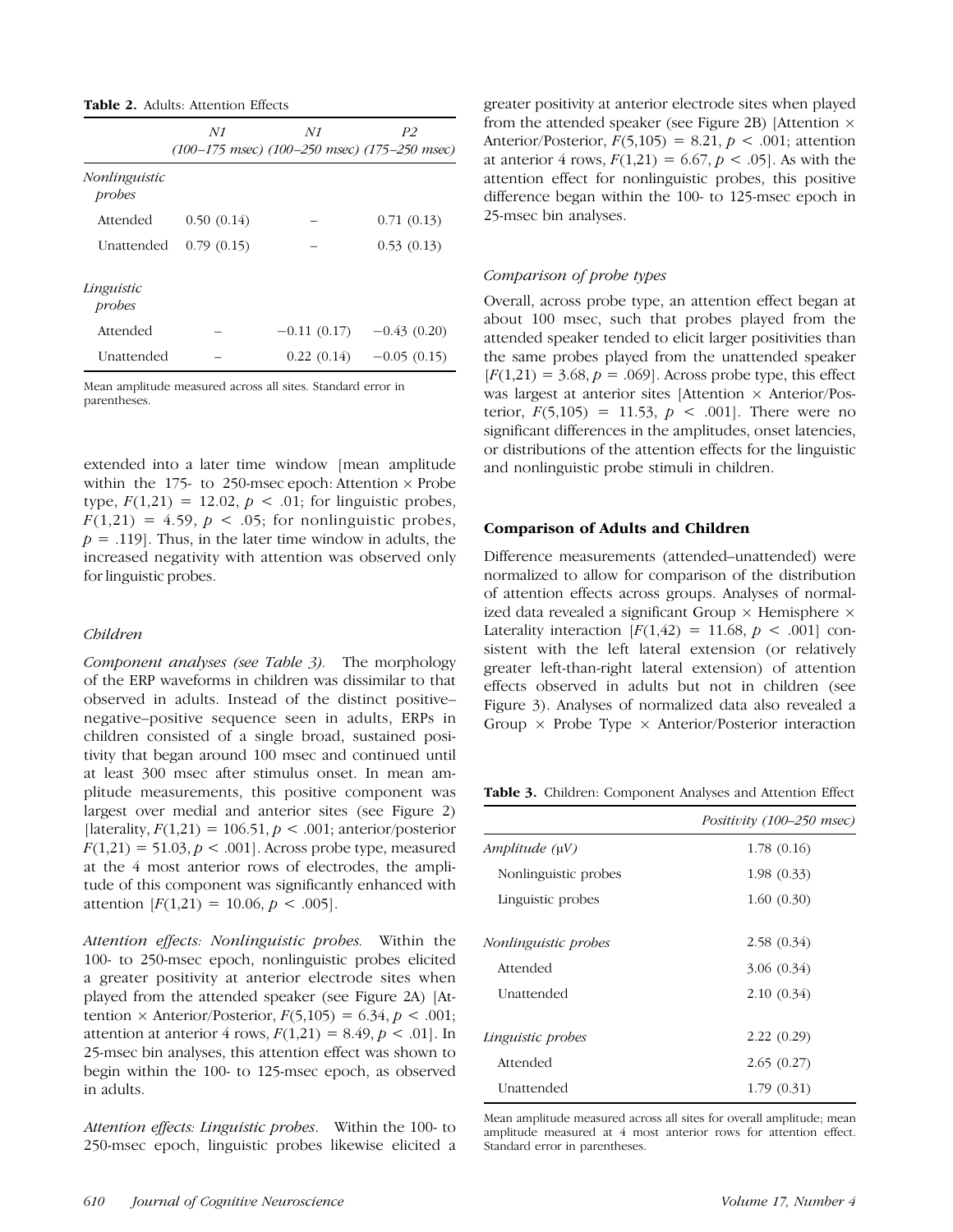

Figure 2. In children, instead of the typical P1-N1-P2 series, a single sustained broad positivity largest at medial and anterior sites characterized the ERPs elicited by both types of probe stimuli. An attention effect (probes played from the attended speaker elicited a larger positivity than the same probes played from the unattended speaker) with similar medial anterior distribution was evident for (A) nonlinguistic probes beginning at 100–125 msec and (B) linguistic probes beginning at 100–125 msec. All else (although note scale) as in Figure 1.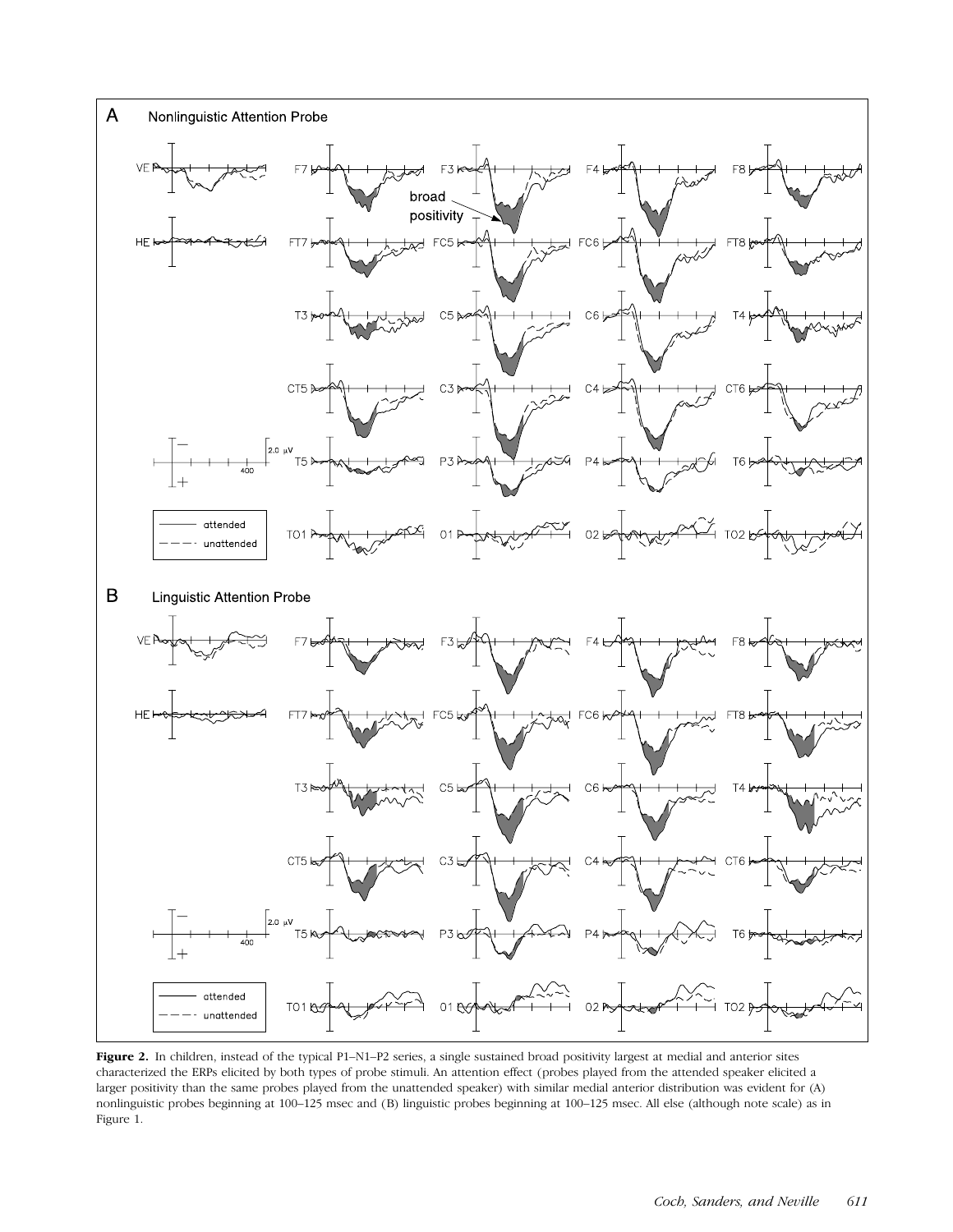

Figure 3. In a comparison of the attention effects (attended–unattended) in children and adults using normalized difference measures, a Group  $\times$ Hemisphere x Laterality interaction reflected the relatively greater left-than-right lateral extension of attention effects observed in adults.

 $[F(5,210) = 3.26, p = .054]$  reflecting the distinct distributions of attention effects for linguistic (more posterior) and nonlinguistic (more anterior) probes in adults and the similarity of the distribution of these effects in children (see Figure 4). Moreover, this interaction indexes the fact that adults and children showed more similarly distributed attention effects for nonlinguistic probes (nonlinguistic probes: all  $ps > .35$ ), whereas adults evidenced a more posteriorly distributed attention effect for linguistic probes [linguistic probes: Group  $\times$  Anterior/Posterior,  $F(5,210) = 9.24$ ,  $p < .001$ .

## Correlations between Event-related Potential and Behavioral Measures in Children (Only)

A difference measure of mean amplitude of ERPs elicited by attended and unattended probes at sites FC5 and FC6 was not correlated with any of our behavioral measures of reading skill in the children (all  $ps > .45$ ). Further, there were no significant correlations between

children's age and any measure of reading skill or this ERP measure of selective auditory attention (all  $ps > .24$ ).

# DISCUSSION

Children and adults attended to one narrative as it periodically switched from a speaker at their right to a speaker at their left while another narrative played from the opposite speaker. Simultaneously, ERPs were recorded to linguistic and nonlinguistic probe stimuli superimposed on the narratives at both the attended and unattended speakers. Consistent with previous findings (Woldorff & Hillyard, 1991; Hillyard & Picton, 1987; Woods et al., 1984; Hansen, Dickstein, et al., 1983; Hansen & Hillyard, 1980; Näätänen, 1979, 1982; Hink et al., 1977, 1978; Hillyard et al., 1973), in adults, the ERP waveforms evidenced the typical auditory attention effect for both types of probes: an enhanced negativity for probes when attended as compared with those same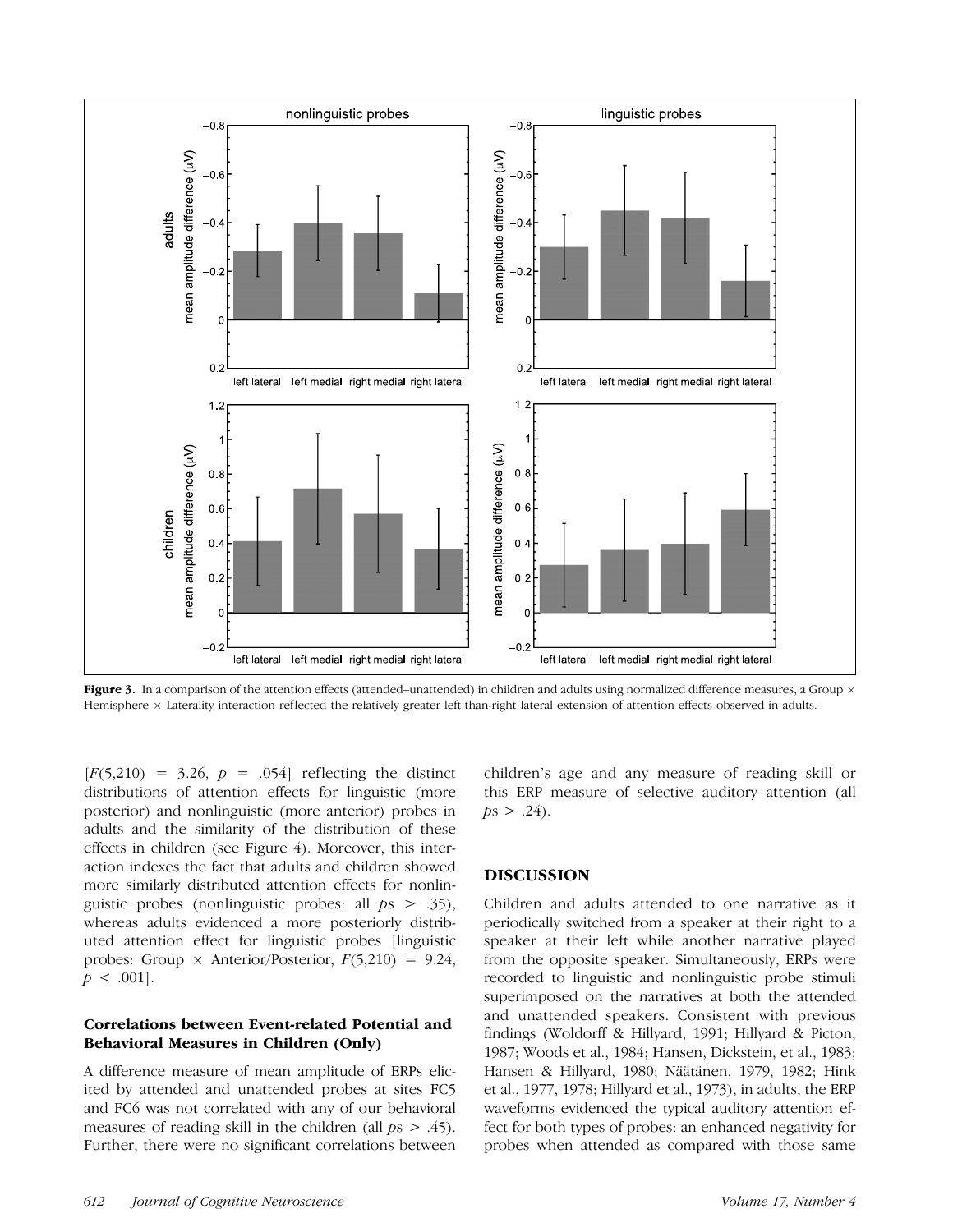

Figure 4. In a comparison of the attention effects (attended–unattended) in children and adults using normalized difference measures, a Group  $\times$ Probe Type  $\times$  Anterior/Posterior interaction reflected the distinct anterior/posterior distributions of the attention effects to linguistic and nonlinguistic probes in adults in comparison to the relatively similar distributions in children. Further, this result highlights the similarity of the anterior/posterior distribution of the attention effects to nonlinguistic probes in children and adults and the unique posterior distribution of the attention effect for linguistic probes in adults.

probes when unattended. This effect was longer lasting and more posteriorly distributed for linguistic than nonlinguistic probes. In contrast, the ERP waveforms of children were morphologically dissimilar to those of adults and evidenced a greater broad positivity to both types of probe stimuli when attended as compared with unattended. This attention effect had a similar, anterior distribution for the 2 probe types. Remarkably, both the typical attention effect involving an enhanced negativity in adults and the atypical attention effect involving an enhanced positivity in children onset at about 100 msec.

## Adults

Adults evidenced the typical auditory ERP waveform morphology including P1, N1, and P2 components greatest at medial and anterior sites, with both the linguistic and nonlinguistic probe stimuli eliciting each of these components. Absent attention effects, linguistic probes elicited an earlier P1, later and larger N1, and later and smaller P2 than nonlinguistic probes. Differential processing of the 2 types of probes suggests that these early components may be sensitive to more than just the fine acoustic characteristics of auditory stimuli. The probe stimuli were matched in terms of acoustic primitives including spectral frequency, but the later and larger N1 to linguistic probes in particular suggests that the linguistic nature of these probes did affect early processing in the context of the language-based task.

Considering the effects of attention directly, adults evidenced the typical N1 or Nd attention effect for both linguistic and nonlinguistic probes such that probes played from the attended speaker elicited more negative ERPs than the same probes played from the unattended speaker. This effect was greater over medial sites and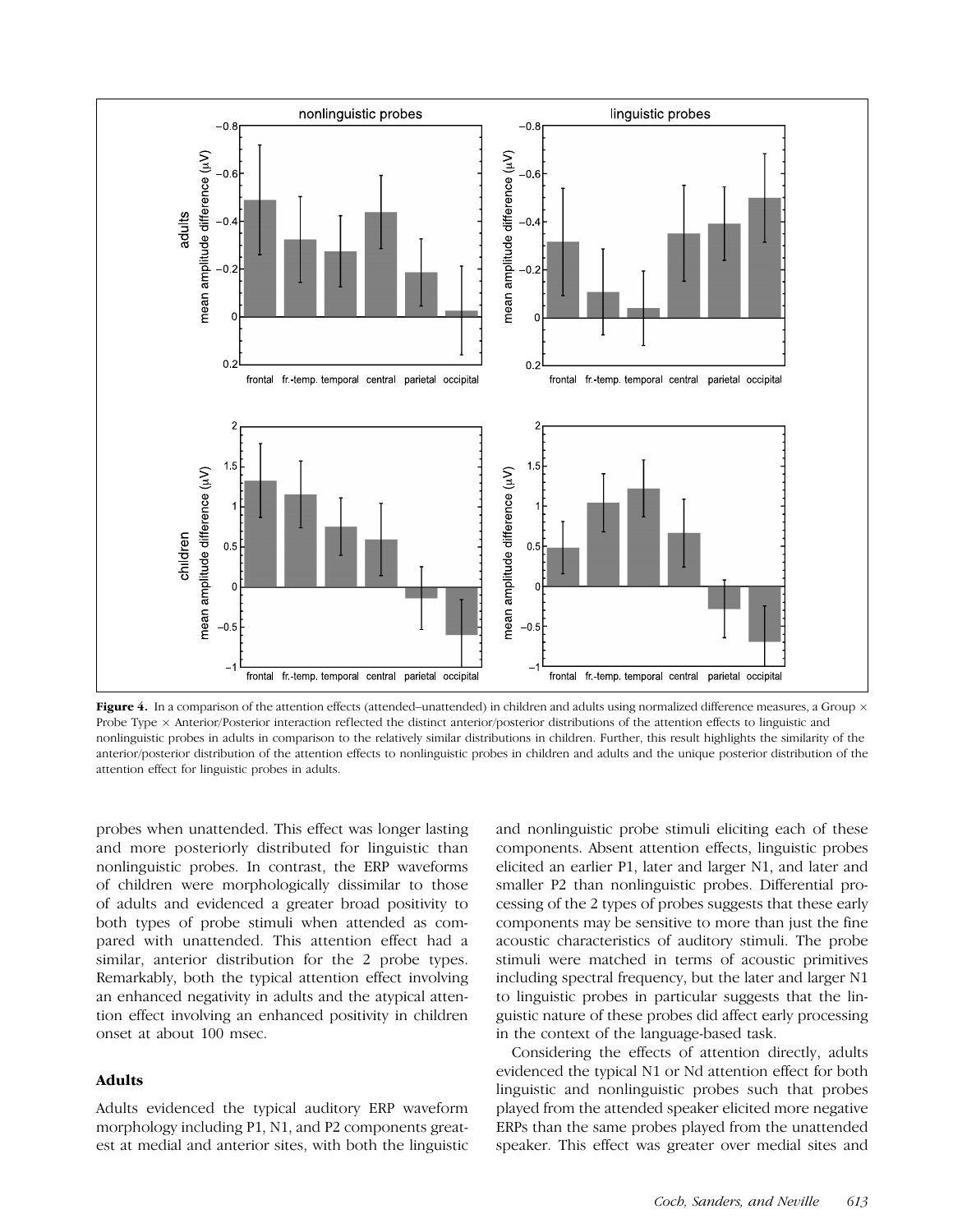lateral sites of the left hemisphere across probe type. Some authors have reported a more left-lateralized Nd for linguistic as compared with nonlinguistic stimuli (Szymanski et al., 1999; Woods et al., 1984), whereas others have not (Hansen, Dickstein, et al., 1983). The present pattern of lateral left hemisphere asymmetry suggests that the context of the linguistic task—listening selectively to one narrative—may have influenced the lateralized processing of all stimuli within the ''spotlight'' of linguistic attention; results of MEG, PET, and fMRI studies have indicated left hemisphere specialization for many aspects of speech processing (e.g., Poldrack et al., 2001; Shtyrov, Kujala, Palva, Ilmoniemi, & Näätänen, 2000; Hugdahl, Brønnick, et al., 1999; Zatorre, Evans, Meyer, & Gjedde, 1992). Other aspects of speech processing, such as voicing contrasts, have been reported to be more dependent on the right hemisphere in both adults and children (Simos, Molfese, & Brenden, 1997; Segalowitz & Cohen, 1989; Molfese & Molfese, 1988).

Although the hemispheric distribution of attention effects for the probe types was similar, the anterior/ posterior distribution was not. Linguistic probes clearly elicited more posteriorly distributed processing than nonlinguistic probes in adults. Considering the limited spatial resolution of the ERP technique, it is difficult to draw conclusions regarding this observed pattern. However, it is interesting to speculate on a possible connection to specialized linguistic processing within posterior language areas. Regardless, the differential distribution of effects along the anterior/posterior dimension in adults indicates that linguistic and nonlinguistic probe stimuli were distinguished within the spatial, linguistic attentional spotlight.

The high temporal resolution of the ERP technique revealed further evidence for differential processing of the probe stimuli in adults: The duration of the attention effect to linguistic probes extended beyond that for nonlinguistic probes. Woods et al. (1984) have suggested that stimulus selection during linguistic attention may be specifically tuned to speech sounds, which may be reflected here in the temporally extended effect only for linguistic probes. Although it is possible that this result reflects further processing and maintenance of the attentional trace in terms of the  $Nd<sub>l</sub>$  (e.g., see Woods, 1990; Näätänen, 1982), the typical Nd<sub>l</sub> is maximal at anterior sites, whereas the present effect (not distinguishing between early and late Nd) has a posterior distribution. It is interesting to speculate that within the linguistic context of the task, only the linguistic probe stimuli were subject to further analysis precisely because of their potentially relevant (i.e., linguistic and possible semantic) nature, whereas early analysis of the nonlinguistic probes was sufficient to gate them from further processing. If this is the case, it would suggest that spatial linguistic attention can be remarkably precise, as the linguistic and nonlinguistic stimuli were spectrally matched. This would be consistent with other studies demonstrating the precision of selective auditory attention outside the linguistic domain (Sanders et al., 2001; Woods & Alain, 1993; Woods et al., 1991).

# Children

In contrast to adults, children did not evidence typical auditory ERP waveforms. Instead of the common P1– N1–P2 sequence, the ERPs of children were characterized by a single sustained positivity largest at medial and anterior sites that began at about 100 msec and extended to at least 300 msec. Linguistic and nonlinguistic probe stimuli elicited similarly distributed positivities.

For the most part, developmental ERP studies tend to report similar componentry in children and adults (e.g., Davis, Bruce, Snyder, & Nelson, 2003; Coch, Grossi, Coffey-Corina, Holcomb, & Neville, 2002; Oades, Dittmann-Balcar, & Zerbin, 1997; Thomas & Nelson, 1996). However, the N1 is not a unitary event and likely has multiple underlying sources (Näätänen & Picton, 1987), each of which may have a different developmental time course (e.g., Takeshita et al., 2002), and each of which may be differently affected by task parameters. Multiple developmental studies, typically using an auditory oddball paradigm, have reported changes in N1 amplitude, latency, and distribution across childhood; the general pattern of results indicates a smaller, later, and more posteriorly distributed N1 in children as compared with adults (Albrecht, Suchodoletz, & Uwer, 2000; Pang & Taylor, 2000; Ponton, Eggermont, Kwong, & Don, 2000; Bruneau, Roux, Guérin, Barthélémy, & Lelord, 1997; Oades et al., 1997; Tonnquist-Uhlén, Borg, & Spens, 1995; Fuchigami et al., 1993; Martin, Barajas, Fernandez, & Torres, 1988; Goodin, Squires, Henderson, & Starr, 1978). Moreover, in the waveforms of children younger than age 7–9 years, it has been reported that the N1 is sometimes ''unreliable'' or difficult to identify (Ponton et al., 2000; Bruneau et al., 1997; Martin et al., 1988; Daruna & Rau, 1987), perhaps because the generators are not present or are not optimally oriented (Bruneau et al., 1997, p. 36).

Indeed, a number of previous reports in the literature have documented that the auditory ERP componentry typical in adults is not always observed in young children; in fact, there is some consistency across studies in reporting an early positivity peaking at about 100 msec followed by a negativity peaking at about 250 msec in mismatch negativity, auditory refractory period, oddball, and passive listening paradigms (e.g., Albrecht et al., 2000; Ponton et al., 2000; Ceponiene, Cheour, & Näätänen, 1998; Bruneau et al., 1997; Sharma, Kraus, McGee, & Nicol, 1997; Paetau, Ahonen, Salonen, & Sams, 1995; Korpilahti & Lang, 1994; Courchesne, 1990). That is, in these reports, ''the polarity of the first wave is opposite'' in children as compared with adults (Albrecht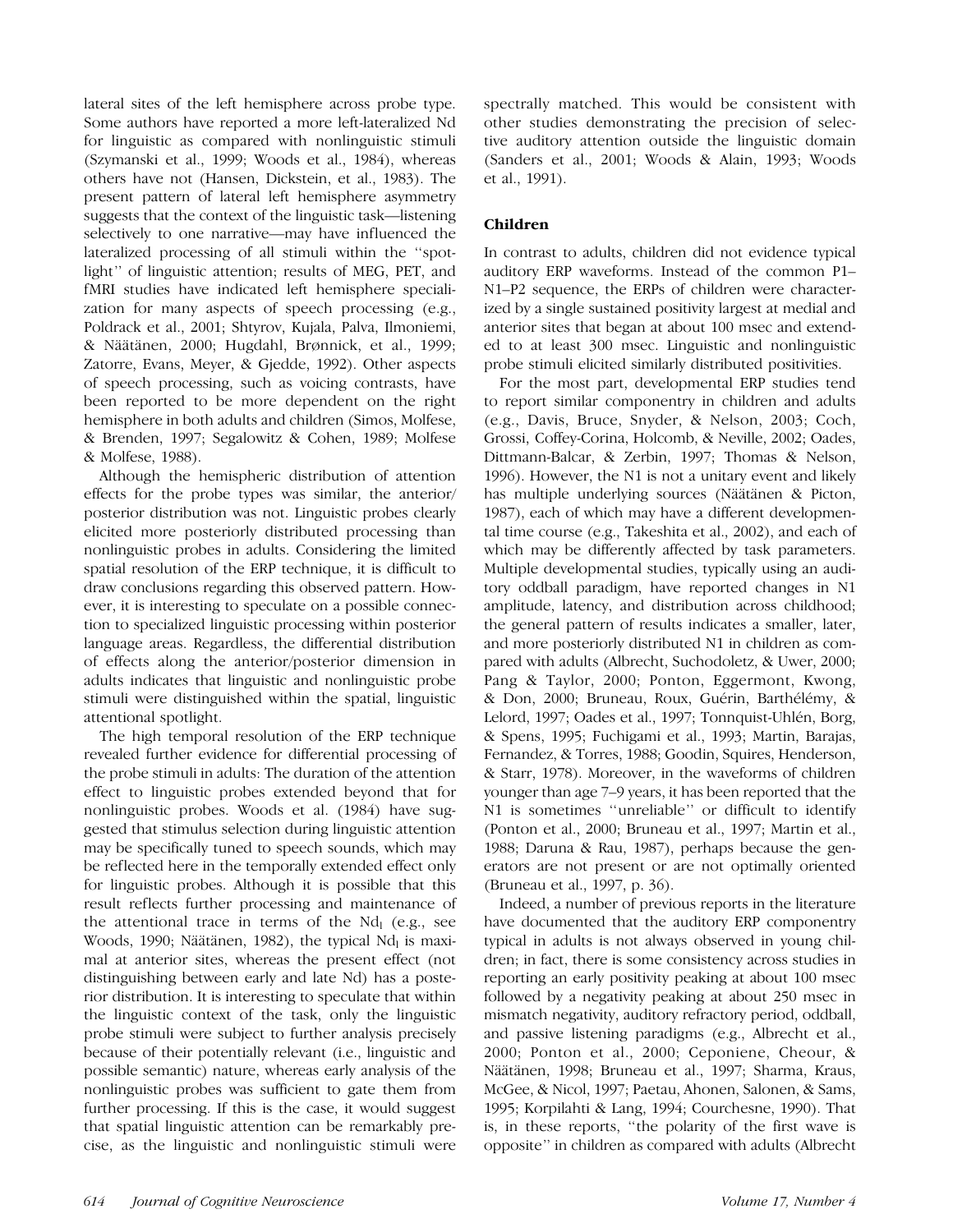et al., 2000, p. 2271). These early positivities may be related to the positive component observed here.

We speculate that the observed positivity is not a reversal in polarity of the N1 in children. Rather, we interpret this finding as an absence of an N1 in children in the present paradigm (see also Ponton et al., 2000; Bruneau et al., 1997; Martin et al., 1988; Daruna & Rau, 1987). There is growing evidence to suggest that the N1 may be absent in children particularly when stimuli are presented at short interstimulus intervals (Ceponiene et al., 1998; Rojas, Walker, Sheeder, Teale, & Reite, 1998; Paetau et al., 1995). Probe stimuli were played randomly every 300–800 msec in the present paradigm, in addition to the continuous presentation of the 2 stories. Thus, we hypothesize that the absence of an N1 in the children's waveforms may arise from a saturated auditory system due to the simultaneous presentation of the 2 stories and 2 probe types. We speculate that the complexity and excessive demands of the task—the amount and continuous nature of the auditory input—may be the critical factor in the nonelicitation of the N1. Indeed, that 12 children and 3 adults failed to answer 8 out of the 10 comprehension questions correctly and were excluded from the analyses provides corroborative evidence for the difficulty and demands of the task.

Considering the effects of attention, both linguistic and nonlinguistic probes elicited a greater positivity when played from the attended sound source than when played from the unattended sound source. Thus, the typical effect of an increase in amplitude with attention was observed in children—but on the first clear positivity in the waveform rather than on a nonexistent first negativity; that is, attention in both groups acted to enhance an early component in the waveform (e.g., Woldorff et al., 1993; Woods et al., 1984). Both the anterior, medial distribution of the attention effect and the onset at 100- to 125-msec were similar for linguistic and nonlinguistic probes. Thus, unlike in adults, there was little evidence that the spatial, linguistic attentional spotlight resulted in differential processing of linguistic and nonlinguistic probe stimuli in children. This may be another indication that there is a narrowing of attentional focus beyond 8 years old (e.g., Berman & Friedman, 1995).

It is possible that the enhanced positive attention effects observed here in children might be related to the enhanced positivity from 200 to 300 msec for attended second formant tone probes reported in a previous study with adults (Woods et al., 1984). This effect showed a symmetrical distribution and was larger at the vertex than at lateral sites; the present effect has a similar medial and bilateral distribution. However, the previous effect was attributed in part to the ''acoustic deviance'' of the second formant probes in terms of higher pitch (Woods et al., 1984, p. 774), whereas the present probes were matched on spectral frequency and were not deviant in this or a similar acoustic way.

That the effects of attention were observed on a broad positive wave in children as compared with a welldefined negative peak in adults is consistent with previous ERP research indicating a shift from more broad to more narrow components over developmental time (e.g., Thomas & Nelson, 1996) and may be related to behavioral findings indicating a long time course for development of attention skills extending into adolescence (e.g., Lane & Pearson, 1982); indeed, our own behavioral results indicate that adults were better than children at the present task. Previous developmental ERP studies of attention effects have reported no  $Nd<sub>e</sub>$  in 6-year-olds (Satterfield et al., 1990); no early Nd effect for CV stimuli, but a typical Nd effect for pure tones in children with mean age of 8.10 years (Berman & Friedman, 1995); and typical Nd attention effects in adolescents (Berman & Friedman, 1995; Lovrich & Stamm, 1983; Loiselle et al., 1980; Zambelli et al., 1977). Across studies, these results suggest a long time course of development across childhood for typical ERP effects of sustained, endogenous attention. To investigate the possibility that only our youngest participants were contributing to the observed positive attention effect, we reviewed the individual data from each child and confirmed that 6-, 7-, and 8-year-olds all evidenced the positivity rather than the typical negativities. (This is consistent with the lack of correlation between age and an ERP difference measure in this group.) It is possible that both the young age of our participants and the relative complexity of our task contributed to our observation of enhanced positivities with attention in children. Further studies with younger and older children should clarify the course of development of the ERP waveform and sustained attention effects, as well as indicating at what point in developmental time ERPs elicited within the present paradigm appear to be mature.

Although other authors have reported a relationship between auditory attention skills and reading ability (e.g., Asbjørnsen & Bryden, 1998; Taub et al., 1994; Hugdahl & Andersson, 1987), we found no evidence of a correlation between our standardized behavioral measures of reading and our ERP measure of attention in children, consistent with the results of an auditory ERP study with adolescents (Lovrich & Stamm, 1983). The present lack of relation may be because of the very selective nature of the group of children: Only those children who scored at least 8 of 10 on the comprehension questions following the ERP task were included in analyses. Behavioral research has shown that the ability to shift attention effectively, as required in the present task, develops across the childhood years (Pearson & Lane, 1991; Andersson & Hugdahl, 1987; Hiscock & Kinsbourne, 1980; Geffen & Wale, 1979). By including only those children who performed well on our ERP attention task (a necessity to ensure that participants were indeed attending during the experiment), we may have biased our sample to include more developmen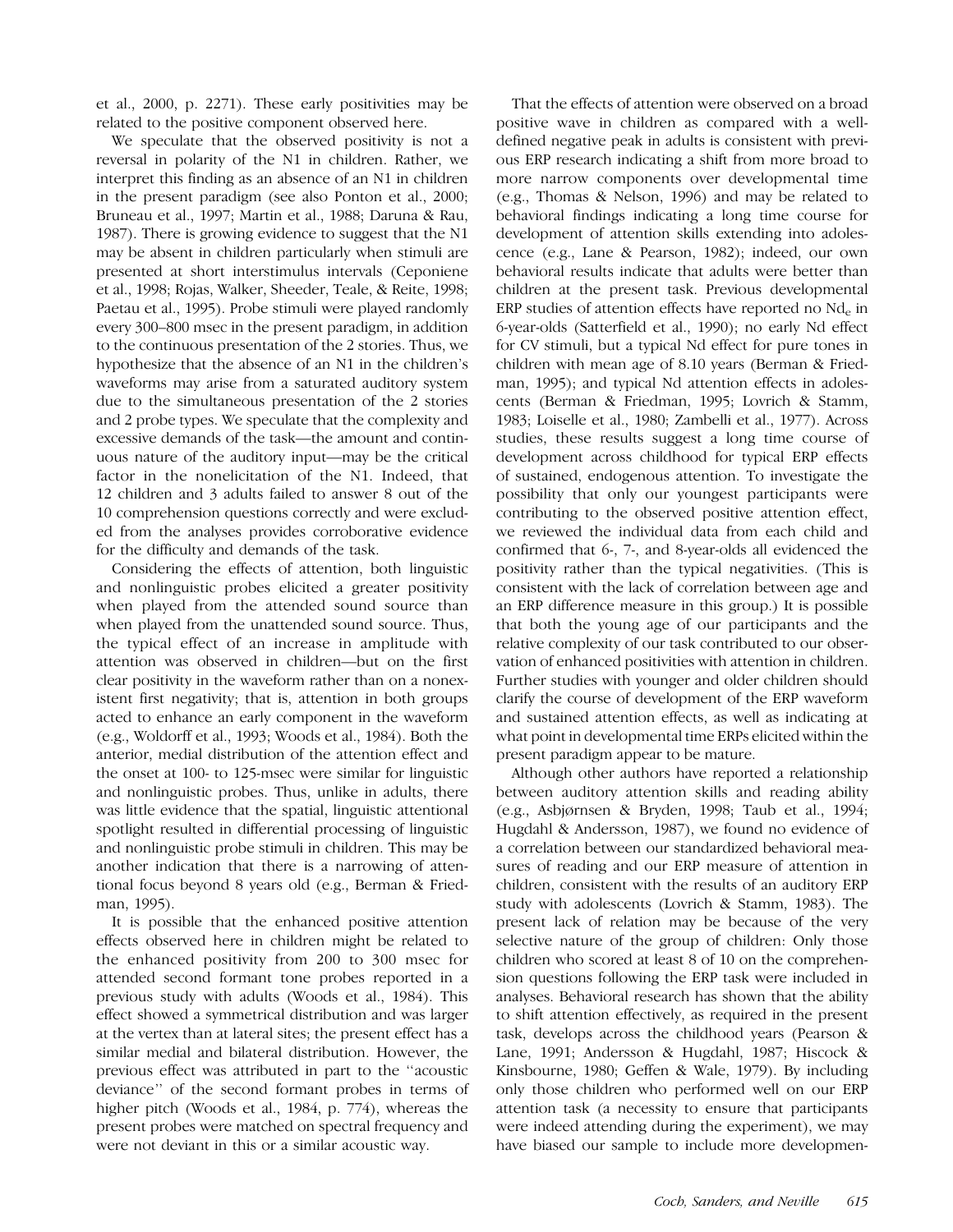tally advanced children or better readers; indeed, scores on the behavioral tests were mostly above average. In restricting the range of participants, significant correlations may have become less likely.

## Summary and Conclusion: Children and Adults

A complex dichotic listening task was successful in indexing the effects of sustained auditory selective spatial attention on ERPs in both children and adults. Interestingly, these attention effects onset at about the same time (100 msec) in children and adults. However, the differences between groups were prominent. The morphology of the auditory ERP waveforms and the polarity of the attention effects in children and adults were markedly different. Only adults evidenced leftlateralized effects, and only adults showed anterior/ posterior distributional differences for linguistic and nonlinguistic probes. In particular, adults evidenced more posterior (cf. Berman & Friedman, 1995) and longer duration attention effects for linguistic than nonlinguistic probes. The lack of this sort of specialized or distinctive processing in children suggests a longer maturational time course for the processing of linguistic stimuli at least in the context of the present task (see also Berman & Friedman, 1995). Overall, this pattern of results suggests further refinement of the attentional networks and skills reflected in ERPs elicited by this task, especially with regard to the linguistic probes, beyond the age of 8 years.

# METHODS

## Subjects

The final sample included 22 children (range  $= 78-107$ months, mean = 92 months  $[7 \text{ years}, 9 \text{ months}], SD = 10$ , 14 girls) and 22 adults (range  $= 228-376$  months, mean  $=$ 261 months [21 years, 9 months],  $SD = 37$ , 11 women). Participants were right-handed (Oldfield, 1971), monolingual English speakers with no history of neurological or language disorders. All were volunteers paid for their participation. The socioeconomic status of children's families ranged from lower middle to upper class on the Hollingshead Index of Social Position, with a middle-class average. Adults reported normal or corrected-to-normal vision and hearing and all children passed a standard hearing screening  $(1, 2, 2)$  and 4 kHz under headphones), visual screening for binocular acuity (Kindergarten Snellen chart), and oral–motor screening.

Participants were included in the final analyses only if they met behavioral and electrophysiological criteria. Only participants with a score of at least 8 out of 10 on the posttest comprehension questions related to the attended story (see details below) were included in the analyses to assure that each participant had attended to a minimum of 80% of the story segments.

In addition, only participants with acceptable ERP data and an adequate number of trials in each condition of interest (see details below) were included in analyses. Nine children were excluded based on failing some aspect of the behavioral screening (e.g., poor hearing, left-handed); 12 children did not answer at least 8 out of 10 comprehension questions correctly and were excluded from the final sample; an additional 36 children had poor electrophysiological data (e.g., not enough trials after eye movement rejection, noisy) and were not included in analyses. An additional 9 adults were excluded because of noisy ERP data (primarily contamination from alpha) and 3 adults were excluded based on incorrect responses to the comprehension questions.

# Behavioral Testing

As part of a wide battery of testing, all children<sup>1</sup> were given the Word Identification and Word Attack subtests of the Woodcock Reading Mastery Tests—Revised (WRMT, Woodcock, 1987) and the Peabody Picture Vocabulary Test (PPVT, Dunn & Dunn, 1997). Behavioral and ERP testing occurred in different sessions separated by no more than 35 days.

# Event-related Potential Stimuli

## **Narratives**

Two stories were digitally recorded (16 bit, 22 kHz) using an ElectroVoice 1750 microphone connected to a Macintosh computer running a sound editing program (SoundEdit 16, Version 2). The beginning portion of  $My$ Father's Dragon (Gannett, 1948) was read by a female speaker and ''The Merry Little Breezes Save the Green Meadows'' and a portion of ''The Stranger in the Green Forest'' from Mother West Wind's Animal Friends (Burgess, 1912) were read by a male speaker; the latter 2 short stories were read consecutively and connected by the phrase ''The next day'' to form one story. The stories were distinctively different in both style and content and each was read at a slow-normal rate. The stories were edited for outside noises, speech errors, and pauses. Pauses were edited so as not to exceed 1.5 sec to lessen the opportunity for attention switches to the other channel and to lessen the likelihood that the probe stimuli would be heard in the absence of the story. After editing, each story was segmented into 10 sections of the following lengths: 90, 30, 60, 90, 30, 60, 60, 30, 60, and 92 sec (in order). The last segment was slightly longer to end each story at a good point. Each segment of each story was pasted consecutively into the alternate channels of a stereo file. That is, in a stereo file, segment 1 of story 1 was pasted into the right channel and segment 1 of story 2 was pasted into the left channel from 0 to 90 sec; segment 2 of story 1 was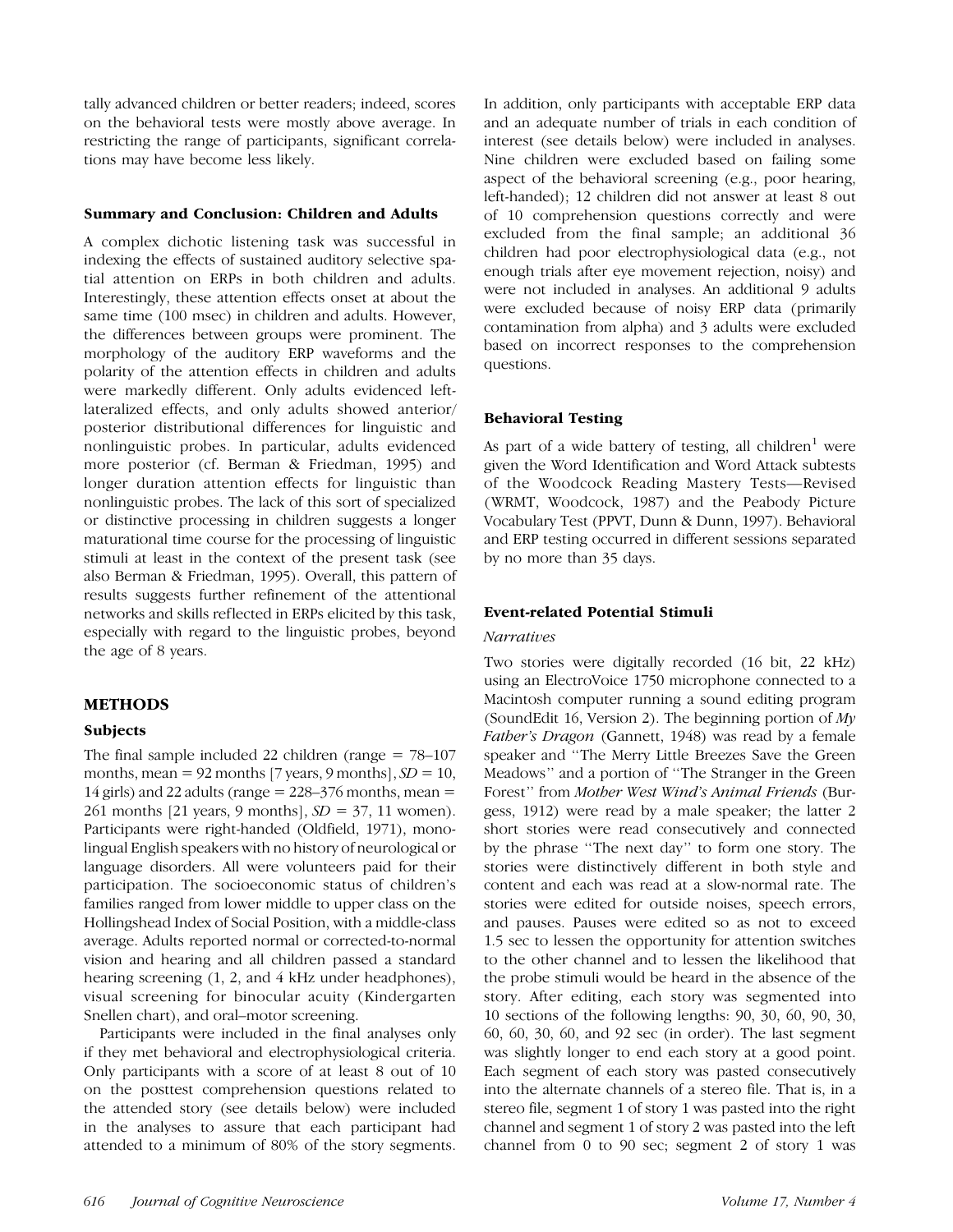pasted into the left channel and segment 2 of story 2 was pasted into the right channel from 90 to 120 sec; and so on. Within each time window, the 2 stories were normalized to control for amplitude differences. Overall, each story switched from one channel to the other at 90, 120, 180, 270, 300, 360, 420, 450, and 510 sec, and the entire experiment lasted about 10 min. Stories were played at a comfortable listening level of 65 dB SPL (Aweighted) on average.

## Probe Stimuli

The linguistic stimulus was a digitized (16 bit, 22 kHz) token of the syllable ba spoken in a female voice (different from the female storyteller's) with 100 msec duration. The nonlinguistic stimulus was created by editing (CoolEdit) the  $ba$  stimulus into 4- to 6-msec segments between zero crossings. Those segments were then randomly reordered to create a sound that was not recognizably speech-like; some segments were also reversed as part of the reordering process. Thus, the nonlinguistic stimulus retained all the primitive acoustic characteristics of the linguistic stimulus; indeed, the frequency spectra of the 2 types of probe stimuli were identical. The nonlinguistic stimulus sounded like a buzz. Each monostimulus could be played from either the left or the right channel; thus, there were 4 probe stimuli: ba right, ba left, buzz right, and buzz left. Probes were presented randomly from each speaker, but across the experiment an equal number ( $n = 206$ ) of linguistic and nonlinguistic probes were presented in the attended and unattended channels.

Visual Fixation Stimuli

Visual stimuli presented on a monitor directly in front of the participant consisted of  $2.5 \times 2.5$ -in. colored images of various cartoon characters pointing either to the left or to the right. These images served both as a fixation point and a reminder of which channel to attend.

## General Design

A pair of speakers, one speaker to either side of the seated participant, played the stories and the probe stimuli simultaneously.<sup>2</sup> At the same time, a monitor in front of the participant displayed the pointing cartoon characters (see Figure 5 for the general design). A trial was as follows: At time 0, a cartoon character pointing either to the left or to the right appeared at the center of the screen. At time 1 sec, the stories began to play from the speakers (one story from the left, the other from the right speaker, simultaneously). At time 4 sec, the probe stimuli began to play from the speakers and were played randomly from the left and right speaker every 300– 800 msec. About 2 sec before the end of each story segment, the probe stimuli ceased; then the stories stopped; the cartoon character on the screen was replaced by another character pointing in the other direction; 1 sec later, the stories resumed in the opposite channels.

## General Procedure

The procedures were explained and any questions were addressed, after which adults and parents signed a consent form and children signed an assent form. After

Figure 5. General design of the experiment. The participant is seated in a comfortable chair with speakers equidistant to the left and the right and is instructed to attend to only one narrative (presented in either a woman's or a man's voice). One narrative plays from one speaker at the same time that the other narrative plays from the other speaker; the narratives switch back and forth between the 2 speakers periodically throughout the experiment. A monitor directly in front of the participant shows a cartoon character pointing in one direction; this serves as both a fixation point and a reminder of which side to attend. Simultaneously, ERPs are recorded to linguistic  $(\sqrt{ba})$  and nonlinguistic (buzz) probe stimuli superimposed over each narrative.

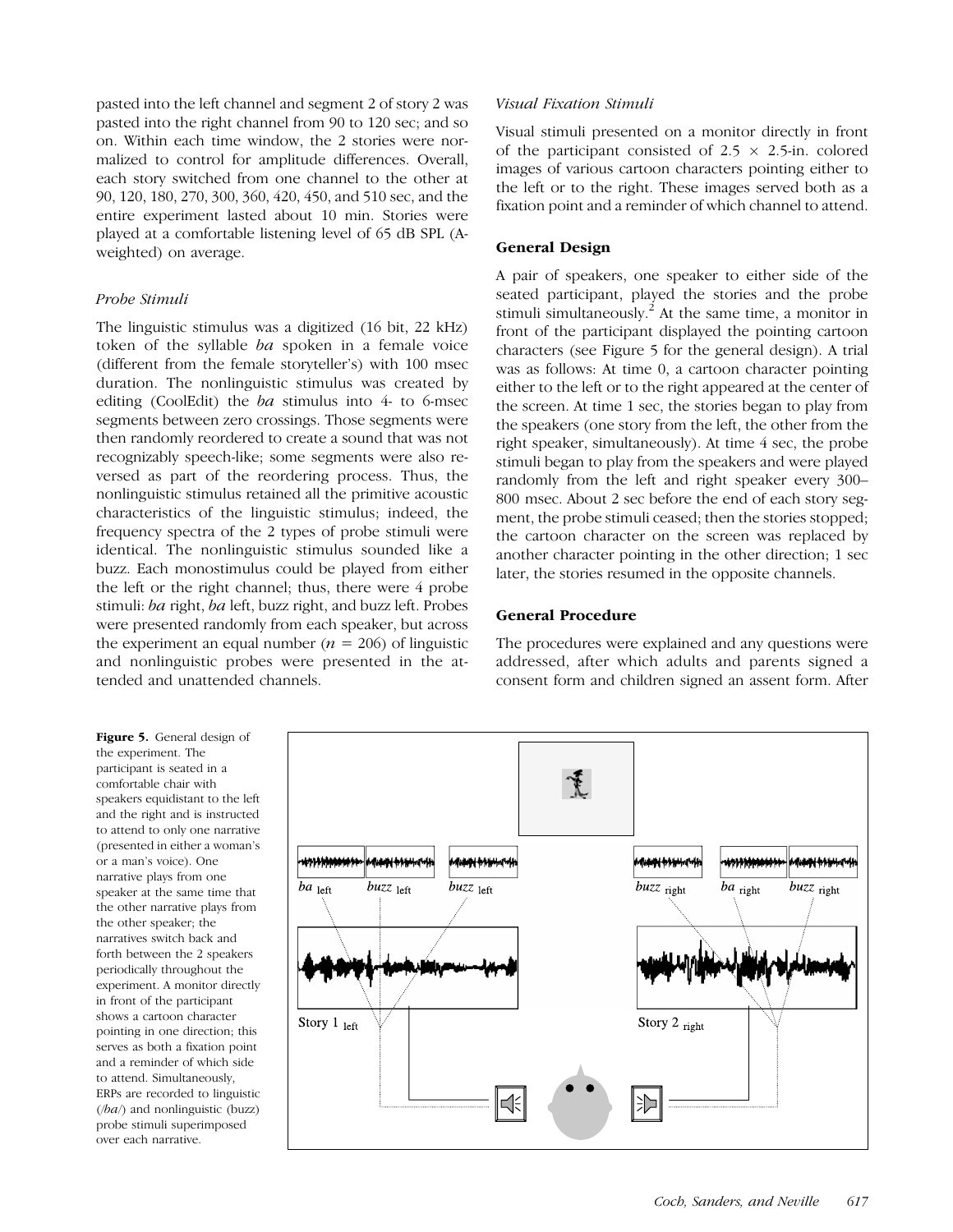fitting of the electrode cap (see below), participants were seated in a comfortable chair in a sound-attenuating, electrically shielded booth. Small speakers were located on either side of the participant (equidistant), with the monitor 57 in. in front of the participant. A practice session preceded the actual test session and instructions were given as part of the practice. Attendance to the Mother West Wind story (male voice, left side start) or the My Father's Dragon story (female voice, right side start) was counterbalanced across all participants (children: 11 left start and 11 right start; adults: 10 left start and 12 right start). The voice that started the practice session corresponded to the attended voice in the actual test session. During the practice, each element of the experiment was introduced singly (refer to the Appendix for further details regarding the practice session).

Following the practice session, any questions or concerns were addressed before the start of the experiment, the participant was again instructed not to move or lean from side to side (monitored continuously by a closedcircuit camera and by an experimenter sitting next to the children) and to listen carefully to be able to answer the questions at the end and was reminded which side to listen to first (by both a verbal label and a manual point). Subsequently, the experiment was begun with a cartoon character pointing to the indicated side and the start of the stories.

At the end of the experiment, participants were read 10 simple yes-or-no questions about salient aspects of the story to which they had listened (indexing the main idea of each segment) and 3 simple yes-or-no questions about salient aspects of the story to which they had not been attending. Questions from the 2 stories were presented intermixed and responses were recorded manually.

# Electroencephalogram/Event-related Potential Recording and Analysis

Electroencephalogram (EEG) was recorded from 29 tin electrodes mounted in an elastic cap (Electro-Cap International). These included 3 midline sites (Fz, Cz, and Pz) and 13 pairs of lateral sites (FP1/2, F7/8, FT7/8, F3/4, FC5/ 6, C3/4, C5/6, T3/4, CT5/6, P3/4, T5/6, TO1/2, and O1/2; refer to Figure 6). Electrodes were also placed beneath the lower right eye and at the outer canthi of the left and right eyes to monitor eye movements (electrooculogram); in addition, recordings from FP1/2 were used to reject trials that were contaminated by eyeblink artifacts. Activity at the left mastoid was recorded during the experiment, but all on-line recordings were referenced to the right mastoid; recordings were re-referenced to averaged mastoids in the final data averaging. Eye electrode impedances were maintained below 10 k $\Omega$ , mastoid electrodes below 2 k $\Omega$ , and scalp electrodes below 3 k $\Omega$ .

The EEG was amplified with Grass 7P511 amplifiers (-3 dB cutoff, bandpass 0.01 to 100 Hz) and digitized on-line (sampling rate 4 msec). Off-line, separate ERPs to

the 4 types of probe stimuli (linguistic attended, linguistic unattended, nonlinguistic attended, nonlinguistic unattended) were averaged for each subject at each electrode site over a 500-msec epoch, using a 100-msec prestimulus-onset baseline. Trials contaminated by eye movements, muscular activity, or electrical noise were not included in analyses. Standard artifact rejection parameters were initially employed, including routines to identify reversals of polarity across the electrode below the eye and FP1 (to identify blinks and vertical eye movements), amplitude fluctuations at the horizontal eye channels (to identify lateral eye movements), amplifier blocking, and high amplitude activity (to identify noise, movement); data were subsequently carefully analyzed on an individual basis for stricter artifact rejection as necessary. A minimum of 30 artifact-free trials in each of the 4 main conditions was imposed. The average number of useable trials in the attended linguistic condition was  $140.0 \pm 51.7$  for adults and  $94.5 \pm 39.0$ for children, and the average number of useable trials in the unattended linguistic condition was  $138.3 \pm 53.1$  for adults and  $97.7 \pm 38.2$  for children. The average number of useable trials in the attended nonlinguistic condition was  $138.2 \pm 53.3$  for adults and  $95.7 \pm 36.0$  for children, and the average number of useable trials in the unattended nonlinguistic condition was  $140.0 \pm 52.5$  for adults and  $95.6 \pm 35.0$  for children.

# Statistical Analyses

To fully characterize the early components of the ERP waveform in adults, local peak amplitude and latency were measured in 3 time windows: positive peak 50– 150 msec (P1), negative peak 100–200 msec (N1, latency only), and positive peak 200–400 msec (P2). A peakto-peak amplitude measurement was taken between P1 and N1 to more accurately describe the distribution of the N1. $3$  Peak measures were subjected to a 6-way mixed-design repeated measures analysis of variance (ANOVA) as described below. As data from individual children did not evidence peaks clearly defined enough to permit this type of measurement, analyses of children's ERPs were limited to the mean amplitude measures described below.

To quantify the effect of attention in children and adults, the mean amplitude of ERPs to attended and unattended probes was measured within the 100- to 250-msec time window in children and within the 100 to 175- and 100- to 250-msec epochs in adults (as well as within the 175- to 250-msec epoch for comparative purposes). Six-way mixed-design repeated ANOVAs were performed on the mean amplitude data for each age group. Within-subject factors included attention (2 possible levels: attended, unattended), probe type (2 possible levels: linguistic, nonlinguistic), hemisphere (2 possible levels: left, right), laterality (2 possible levels: lateral, medial), and anterior/posterior (6 possible levels: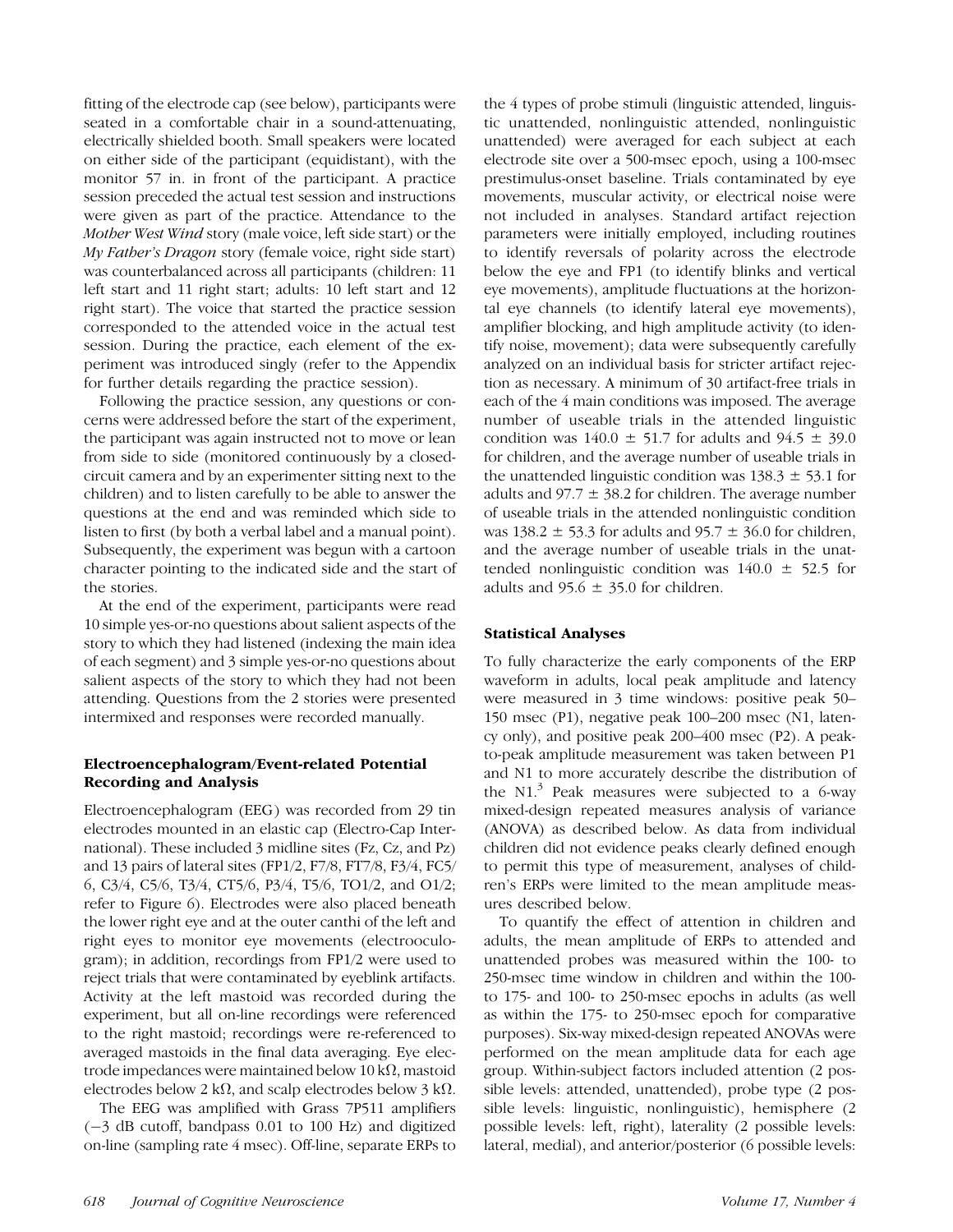frontal, fronto-temporal, temporal, central, parietal, occipital; refer to Figure 6). The single between-subjects factor was start side (2 possible levels: left start, right start). Because there were no significant effects or interactions involving start side and attention in omnibus analyses, this factor was removed from subsequent analyses of mean and peak data as reported. The Greenhouse–Geisser correction was applied to all within-subjects measures with more than 2 levels.

In addition, within each group, analyses by consecutive 25-msec epochs from 0 to 300 msec poststimulus onset were conducted with mean amplitude data to more precisely temporally locate the onset of the attention effects; significant results involving attention across 3 consecutive epochs were considered an indication of onset in the earliest epoch.

Further, to directly compare the distributions of the attention effects observed in children and adults, mean amplitude data were normalized as follows: For each



Figure 6. Schematic representation of the electrode montage and the factors used in analyses. At the top, 6 levels of the anterior/posterior factor are illustrated. At the bottom, 2 levels of the lateral/medial factor and 2 levels of the hemisphere factor are indicated.

group and probe type, the grand mean and standard deviation across electrode site and subject were calculated. Then, for each subject at each site, the grand mean was subtracted from the mean amplitude and divided by the standard deviation.

Finally, for the group of children, Pearson's correlations were calculated to investigate relationships among our behavioral and electrophysiological measures; specifically, between the behavioral measures of reading and the ERP attention effect.

## APPENDIX: PRACTICE SESSION

First practice segment, attend to male voice condition: Male voice from left speaker saying, ''In this experiment, your job is to listen to a story. I will be telling the story, so you will be listening to my voice. You need to listen to the story very carefully, because we will ask you some questions about the story at the end. While you listen to the story, you must sit as still as you can and look straight ahead, watching the screen in front of you. On the screen, you can see a cartoon character pointing one way or the other. Right now, Woody is pointing to the left, the side you are hearing my voice come from. Every once in a while, a different character will appear on the screen, pointing in the other direction [Peter Pan appears on the screen, pointing to the right], and my voice will change to the other side..." Second practice segment, male voice from the right speaker: "...like this. So now my voice is coming from the right side, and Peter Pan is pointing to that side. It is very important that you look straight ahead at the screen and watch the cartoon characters while you are listening to the story, because they will tell you which side to listen to. That way, you can follow my voice as I tell the story from one side to the other, and you won't miss any of the story.'' Third practice segment, male voice from the left speaker: ''Did you see the cartoon character change and point in the other direction? Did you follow my voice to the other side? Now my voice is coming from the left and Puumba is pointing in that direction. When you can hear only my voice, it is not too hard to pay attention to what I'm saying, but during the experiment, there will be another voice telling another story at the same time that I am telling my story. It will sound something like this [add female voice from right speaker]. So, while I am talking, another person will also be talking at the same time. Remember that your job is to listen to my voice telling the story. You can just ignore the other voice; you don't need to pay any attention to the other voice. You need to listen to my voice so that you don't miss part of the story. Remember to ignore the other voice and follow my voice from side to side as I tell the story.'' Final practice segment, female voice from the left speaker and male voice from the right speaker, saying, ''Did you see the cartoon character change and point in the other direction? Are you ignoring the other voice?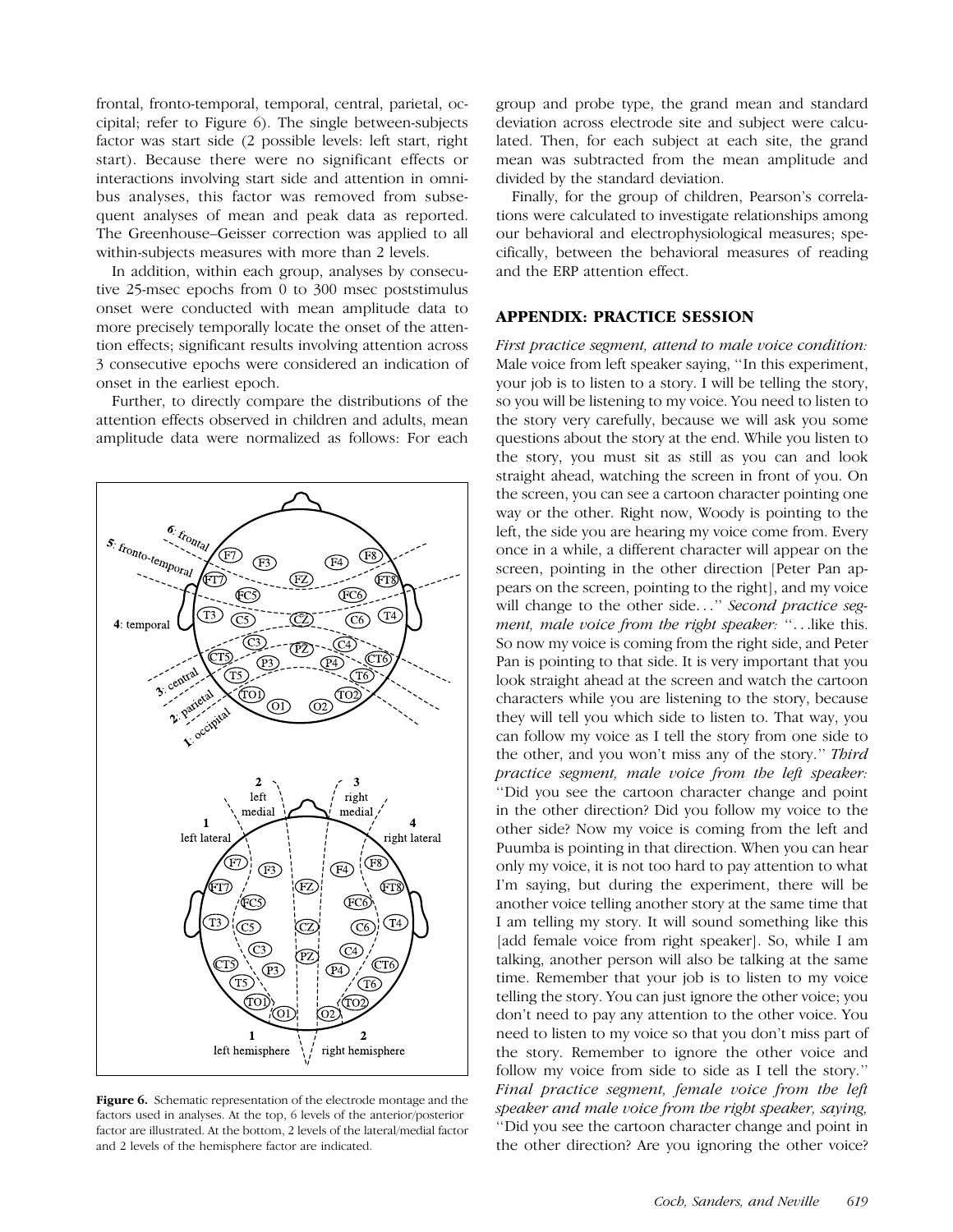Good, you followed my voice back to the other side, where Bianca the mouse is pointing, and you are paying attention to just my voice. Sometimes during the experiment, there will also be other sounds; your job is just to listen to my voice telling the story. The other sounds will sound like this [introduce probe stimuli from left and right speakers]. You need to concentrate very hard and pay attention to my voice telling the story, even if there are other sounds at the same time. So your job is to listen to my voice telling the story and follow the story as it changes from one side to the other; the cartoon characters will help you know which side to listen to by pointing in that direction. Listen carefully to the story, because we will ask you some questions about the story at the end. Are you ready to hear the story now? The name of the story is Mother West Wind's Animal Friends, and it will start on the other side in just a minute.''

#### Acknowledgments

This research was supported by NIH grants DC00481 to H.J.N. (NIDCD), HD08598 to D.C. (NICHD), and DC0529101 to L.D.S. (NIDCD). We thank the children and parents, as well as the college students, who participated in this study. We also thank Mark Dow for his excellent storytelling voice, his patience, and his technical assistance, Ray Vukcevich and Paul Compton for their programming and technical expertise, and Wendy Skendzel, Libbey White, Cheryl Capek, Jennifer Woods, and Courtney Stevens for their help in running subjects in the ERP paradigm. We also thank the students in the Communication Disorders and Sciences Department of the University of Oregon, including Kim Stahlnecker, Rebecca Andes, Jill Duthie, Suzanne Israels, Christine Hinshon, Kris Marion, Karen Bohlin, Amy Letts, and especially Jessica Fanning, who conducted the behavioral testing under the supervision of Dr. Marilyn Nippold. Finally, we thank the anonymous reviewers for their helpful comments and suggestions.

Reprint requests should be sent to Donna Coch, Department of Education, Dartmouth College, 203 Raven House, Hanover, NH 03755, or via e-mail: donna.j.coch@dartmouth.edu.

#### Notes

1. With the exception of one 7-year-old boy.

2. Stimuli were presented over speakers because using headphones in combination with the electrode cap with children is difficult and because using free-field auditory stimuli seemed a more ecologically valid measure.

3. Because of the nature of the waveforms, the mean amplitude measure of N1 did not accurately represent the distribution of the component (e.g., refer to Figure 1A, wherein N1 appears to be larger at lateral and posterior sites because the overall waveform tends to be more negative at these sites). The attention effects are best revealed by the mean amplitude measures, but the distribution of the component is best described with the peak-to-peak measure; results are reported accordingly.

## **REFERENCES**

Albrecht, R., Suchodoletz, W. v., & Uwer, R. (2000). The development of auditory evoked dipole source activity from childhood to adulthood. Clinical Neurophysiology, 111, 2268–2276.

- Alho, K., Medvedev, S. V., Pakhomov, S. V., Roudas, M. S., Tervaniemi, M., Reinikainen, K., Zeffiro, T., & Näätänen, R. (1999). Selective tuning of the left and right auditory cortices during spatially directed attention. Cognitive Brain Research, 7, 335–341.
- Andersson, B., & Hugdahl, K. (1987). Effects of sex, age, and forced attention on dichotic listening in children: A longitudinal study. Developmental Neuropsychology, 3, 191–206.
- Asbjørnsen, A. E., & Bryden, M. P. (1998). Auditory attentional shifts in reading-disabled students: Quantification of attentional effectiveness by the Attentional Shift Index. Neuropsychologia, 36, 143–148.
- Berman, S., & Friedman, D. (1995). The development of selective auditory attention as reflected by event-related brain potentials. Journal of Experimental Child Psychology, 59, 1–31.
- Bruneau, N., Roux, S., Guérin, P., Barthélémy, C., & Lelord, G. (1997). Temporal prominence of auditory evoked potentials (N1 wave) in  $4-8$ -year-old children. *Psychophysiology*,  $34$ , 32–38.
- Burgess, T. W. (1912). Mother West Wind's animal friends. New York: Grosset & Dunlap.
- Ceponiene, R., Cheour, M., & Näätänen, R. (1998). Interstimulus interval and auditory event-related potentials in children: Evidence for multiple generators. Electroencephalography and Clinical Neurophysiology, 108, 345–354.
- Coch, D., Grossi, G., Coffey-Corina, S., Holcomb, P. J., & Neville, H. J. (2002). A developmental investigation of ERP auditory rhyming effects. Developmental Science, 5, 467–489.
- Courchesne, E. (1990). Chronology of postnatal human brain development: Event-related potentials, positron emission tomography, myelinogenesis, and synaptogenesis studies. In J. R. Rohrbaugh, R. Parasuraman, & R. Johnson (Eds.), Event-related brain potentials: Basic issues and applications (pp. 210–241). New York: Oxford University Press.
- Daruna, J. H., & Rau, A. E. (1987). Development of the late components of auditory brain potentials from early childhood to adulthood. In R. Johnson, J. W. Rohrbaugh, & R. Parasuraman (Eds.), Current trends in event-related potential research. EEG Supplement 40 (pp. 590–595). Amsterdam: Elsevier.
- Davis, E. P., Bruce, J., Snyder, K., & Nelson, C. A. (2003). The x-trials: Neural correlates of an inhibitory control task in children and adults. Journal of Cognitive Neuroscience, 15, 432–443.
- Dehaene-Lambertz, G., Dehaene, S., & Hertz-Pannier, L. (2002). Functional neuroimaging of speech perception in infants. Science, 298, 2013–2015.
- Dickstein, P. W., & Tallal, P. (1987). Attentional capabilities of reading-impaired children during dichotic presentation of phonetic and complex nonphonetic sounds. Cortex, 23, 237–249.
- Doyle, A.-B. (1973). Listening to distraction: A developmental study of selective attention. Journal of Experimental Child Psychology, 15, 100–115.
- Dunn, L. M., & Dunn, L. M. (1997). Peabody Picture Vocabulary Test (3rd ed.). Circle Pines, MN: American Guidance Service.
- Elliott, L. L. (1979). Performance of children aged 9 to 17 years on a test of speech intelligibility in noise using sentence material with controlled word predictability. Journal of the Acoustical Society of America, 66, 651–653.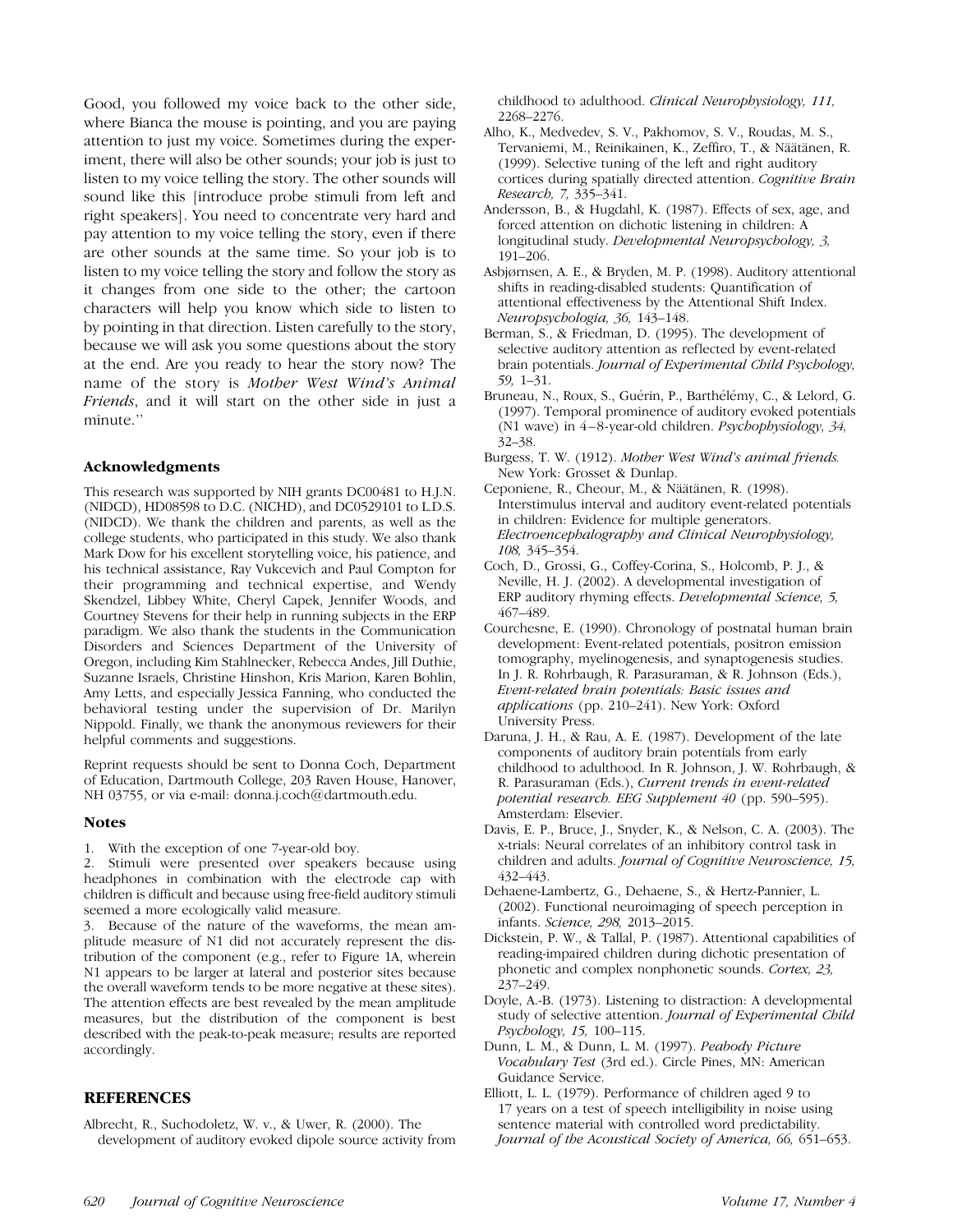Fuchigami, T., Okubo, O., Fujita, Y., Okuni, M., Noguchi, Y., & Yamada, T. (1993). Auditory event-related potentials and reaction time in children: Evaluation of cognitive development. Developmental Medicine and Child Neurology, 35, 230–237.

Gannett, R. S. (1948). My father's dragon. New York: Random House.

Geffen, G., & Sexton, M. A. (1978). The development of auditory strategies of attention. Developmental Psychology, 14, 11–17.

Geffen, G., & Wale, J. (1979). Development of selective listening and hemispheric asymmetry. Developmental Psychology, 15, 138–146.

Goodin, D. S., Squires, K. C., Henderson, B. H., & Starr, A. (1978). Age-related variations in evoked potentials to auditory stimuli in normal human subjects. Electroencephalography and Clinical Neurophysiology, 44, 447–458.

Hansen, J. C., & Hillyard, S. A. (1980). Endogenous brain potentials associated with selective auditory attention. Electroencephalography and Clinical Neurophysiology, 49, 277–290.

Hansen, J. C., Dickstein, P. W., Berka, C., & Hillyard, S. A. (1983). Event-related potentials during selective attention to speech sounds. Biological Psychology, 16, 211–224.

Hillyard, S. A., & Picton, T. W. (1987). Electrophysiology of cognition: Selective attention. In F. Plum (Ed.), Handbook of physiology section I: The nervous system. Higher functions of the brain, Part II (pp. 534–546). Bethesda, MD: American Physiological Society.

Hillyard, S. A., Hink, R. F., Schwent, V. L., & Picton, T. W. (1973). Electrical signs of selective attention in the human brain. Science, 182, 177–180.

Hink, R. F., & Hillyard, S. A. (1976). Auditory evoked potentials during selective listening to dichotic speech messages. Perception and Psychophysics, 29, 236–242.

Hink, R. F., Hillyard, S. A., & Benson, P. J. (1978). Event-related brain potentials and selective auditory attention to acoustic and phonetic cues. Biological Psychology, 6, 1–16.

Hink, R. F., van Voorhis, S. T., Hillyard, S. A., & Smith, T. S. (1977). The division of attention and the human auditory evoked potential. Neuropsychologia, 15, 597–605.

Hiscock, M., & Kinsbourne, M. (1980). Asymmetries of selective listening and attention switching in children. Developmental Psychology, 16, 70–82.

Hugdahl, K., & Andersson, B. (1987). Dichotic listening and reading acquisition in children: A one-year follow-up. Journal of Clinical and Experimental Neuropsychology, 9, 631–649.

Hugdahl, K., Brønnick, K., Kyllingsbæk, S., Law, I., Gade, A., & Paulson, O. B. (1999). Brain activation during dichotic presentations of consonant–vowel and musical instrument stimuli:  $A<sup>15</sup>O-PET$  study. *Neuropsychologia*, 37, 431–440.

Hugdahl, K., Law, I., Kyllingsbæk, S., Brønnick, K., Gade, A., & Paulson, O. B. (2000). Effects of attention on dichotic listening: An  ${}^{15}O$ -PET study. Human Brain Mapping, 10, 87–97.

Korpilahti, P., & Lang, H. A. (1994). Auditory ERP components and mismatch negativity in dysphasic children. Electroencephalography and Clinical Neurophysiology, 91, 256–264.

Lane, D. M., & Pearson, D. A. (1982). The development of selective attention. Merrill-Palmer Quarterly, 28, 317-337.

Loiselle, D. L., Stamm, J. S., Maitinsky, S., & Whipple, S. C. (1980). Evoked potential and behavioral signs of attentive dysfunctions in hyperactive boys. Psychophysiology, 17, 193–201.

Lovrich, D., & Stamm, J. S. (1983). Event-related potential and behavioral correlates of attention in reading retardation. Journal of Clinical Neuropsychology, 5, 13–37.

Luck, S. J. (1998). Neurophysiology of selective attention. In H. Pashler (Ed.), Attention (pp. 257–295). East Sussex, UK: Psychology Press.

Maccoby, E. E., & Konrad, K. W. (1966). Age trends in selective listening. Journal of Experimental Child Psychology, 3, 113–122.

Martin, L., Barajas, J. J., Fernandez, R., & Torres, E. (1988). Auditory event-related potentials in well-characterized groups of children. Electroencephalography and Clinical Neurophysiology, 71, 375–381.

Mills, D. L., Coffey-Corina, S. A., & Neville, H. J. (1993). Language acquisition and cerebral specialization in 20-month-old infants. Journal of Cognitive Neuroscience, 5, 317–334.

Molfese, D. L., & Molfese, V. J. (1988). Right-hemisphere responses from preschool children to temporal cues to speech and nonspeech materials: Electrophysiological correlates. Brain and Language, 33, 245–259.

Molfese, D. L., Freeman, R. B., & Palermo, D. S. (1975). The ontogeny of brain lateralization for speech and nonspeech stimuli. Brain and Language, 2, 356–368.

Näätänen, R. (1979). Early selective attention effects on the evoked potential: A critical review and reinterpretation. Biological Psychology, 8, 81–136.

Näätänen, R. (1982). Processing negativity: An evoked-potential reflection of selective attention. Psychological Bulletin, 92, 605–640.

Näätänen, R., & Picton, T. (1987). The N1 wave of the human electric and magnetic response to sound: A review and an analysis of the component structure. Psychophysiology, 24, 375–425.

Neville, H. J., & Bavelier, D. (2000). Specificity and plasticity in neurocognitive development in humans. In M. S. Gazzaniga (Ed.), The new cognitive neurosciences (2nd ed., pp. 83–98). Cambridge: MIT Press.

Oades, R. D., Dittmann-Balcar, A., & Zerbin, D. (1997). Development and topography of auditory event-related potentials (ERPs): Mismatch and processing negativity in individuals 8–22 years of age. Psychophysiology, 34, 677–693.

Oldfield, R. C. (1971). The assessment and analysis of handedness: The Edinburgh Inventory. Neuropsychologia, 9, 97–113.

Paetau, R., Ahonen, A., Salonen, O., & Sams, M. (1995). Auditory evoked magnetic fields to tones and pseudowords in healthy children and adults. Journal of Clinical Neurophysiology, 12, 177–185.

Pang, E. W., & Taylor, M. J. (2000). Tracking the development of the N1 from age 3 to adulthood: An examination of speech and non-speech stimuli. Clinical Neurophysiology, 111, 388–397.

Pearson, D. A., & Lane, D. M. (1991). Auditory attention switching: A developmental study. Journal of Experimental Child Psychology, 51, 320–334.

Peña, M., Maki, A., Kovacic, D., Dehaene-Lambertz, G., Koizumi, H., Bouquet, F., & Mehler, J. (2003). Sounds and silence: An optical topography study of language recognition at birth. Proceedings of the National Academy of Sciences, U.S.A., 100, 11702–11705.

Petkov, C. I., Kang, X., Alho, K., Bertrand, O., Yund, E. W., & Woods, D. L. (2004). Attentional modulation of human auditory cortex. Nature Neuroscience, 7, 658–663.

Poldrack, R. A., Temple, E., Protopapas, A., Nagarajan, S., Tallal, P., Merzenich, M., & Gabrieli, J. D. E. (2001). Relations between the neural bases of dynamic auditory processing